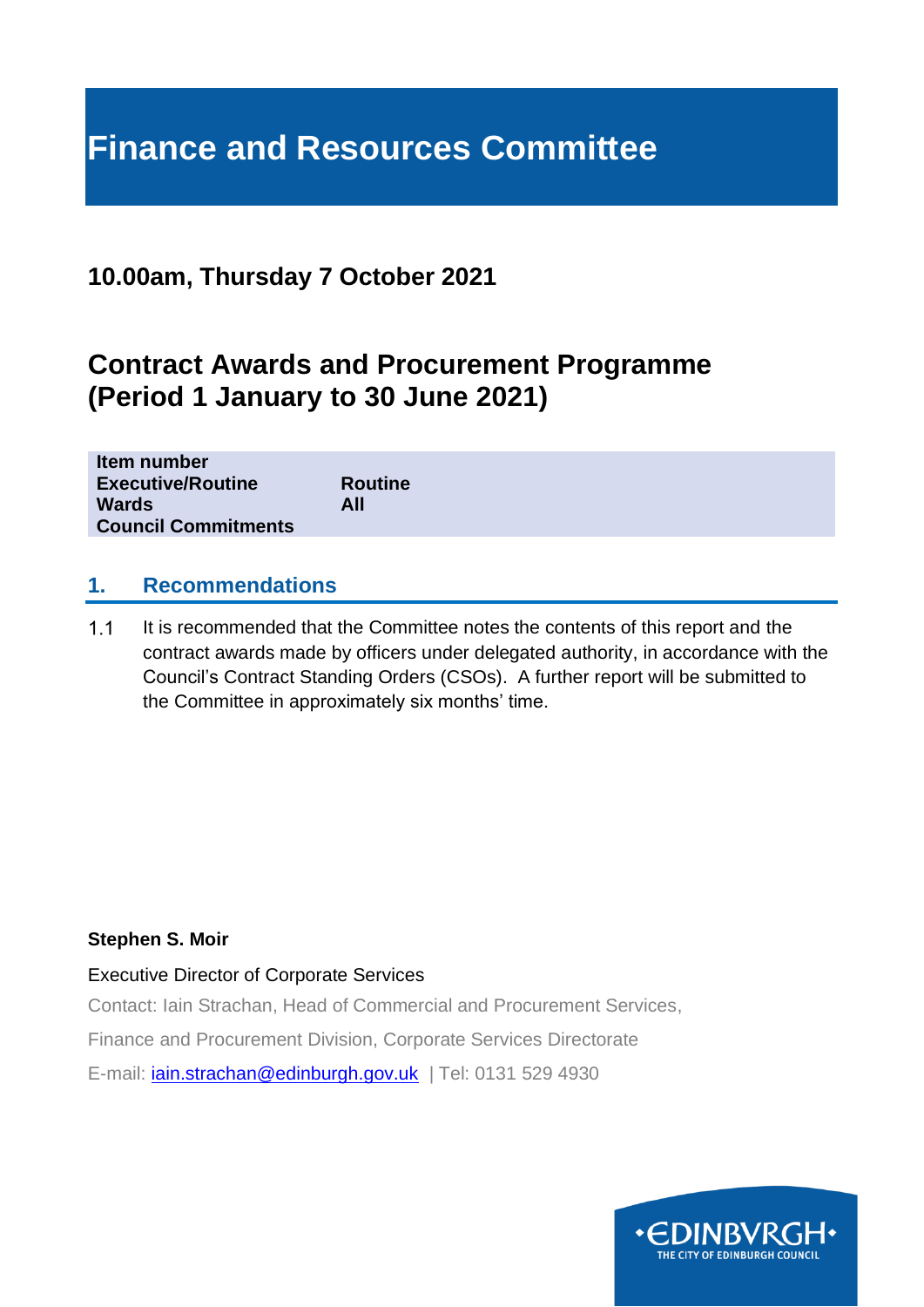# **Report**

# **Contract Awards and Procurement Programme (Period 1 January to 30 June 2021)**

# **2. Executive Summary**

2.1 This report updates the Finance and Resources Committee on the scope of contracts awarded across the Council in the period 1 January to 30 June 2021. This provides visibility of contracts awarded by officers under delegated authority, including direct contract awards not openly tendered due to specific circumstances permitted in the relevant procurement regulations and those awarded following a waiver of the Council's CSOs. This report also seeks to provide the Committee with visibility of the forthcoming procurement programme in relation to expected higher value contracts across the Council.

# **3. Background**

- 3.1 The Commercial and Procurement Services (CPS) team, within the Finance and Procurement Division, is responsible for fostering commercial and procurement efficiency, enabling Best Value to be secured across the Council. In support of this approach CPS:
	- supports Directorates to procure goods, works and services (with the focus primarily on contracts in the value of £25,000 and above); and,
	- provides governance, process and operational oversight for contracting and purchasing (including the Council's CSOs).
- 3.2 The commercial and procurement programme comprises significant volumes of both activities and stakeholders across the breadth of the Council. The scope of this function includes working with services in relation to:
	- £719m of third party spend across the Council during 2020/21;
	- Management of the Council's Contract Register 1,426 live contracts (at 30 June 2021); and
	- Approximately 6,440 suppliers, 1,180 requisitioners and 750 approvers on the Council's Oracle purchasing system (at 30 June 2021).
- 3.3 Directorates are responsible for ensuring that contract information is regularly updated on the Council's Contract Register (accessible through the Orb and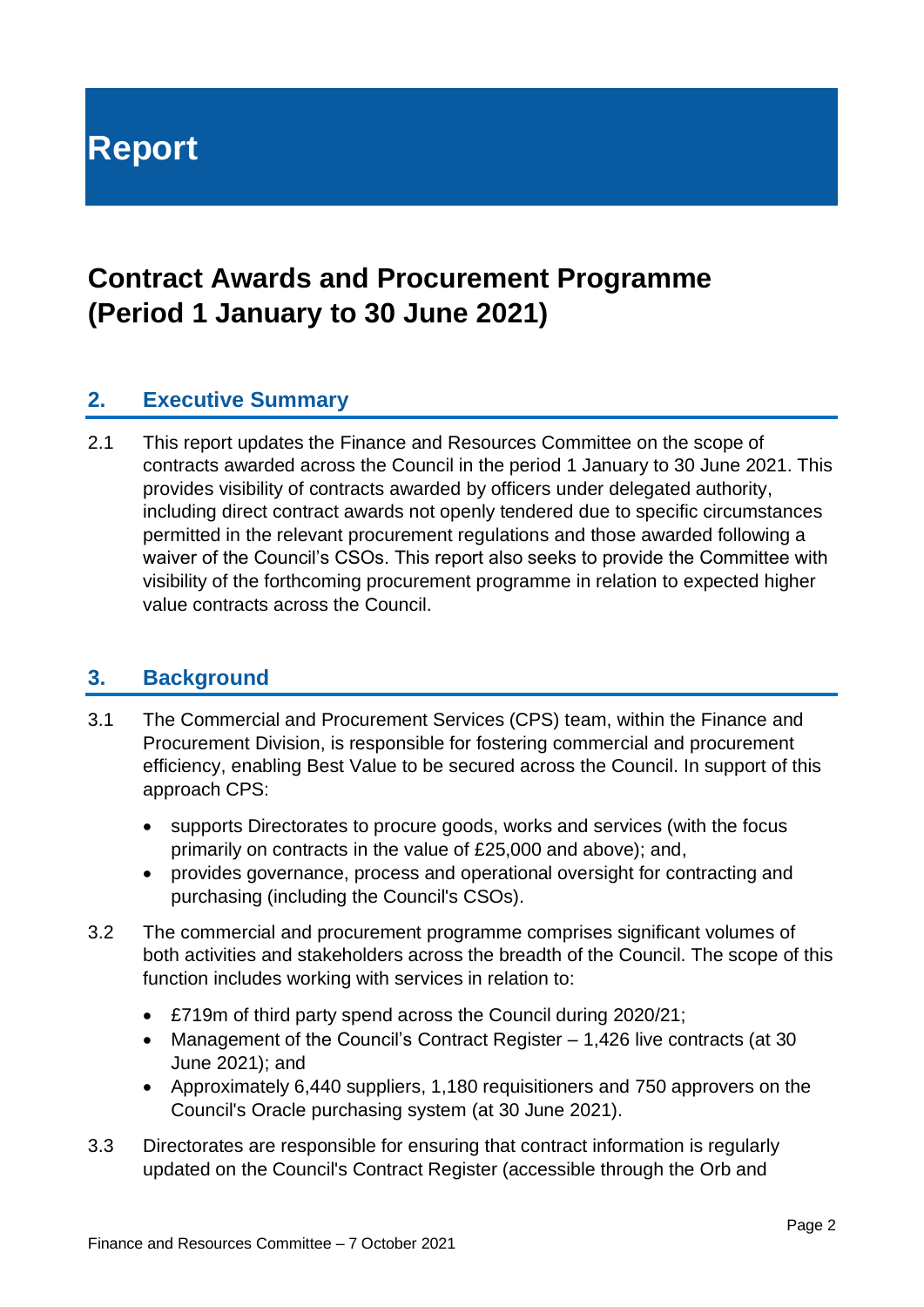publicly). CPS regularly provides a list of expiring contracts and waivers to Directorates for their review, to enable Executive Directors and Service Directors to fulfil their responsibilities for all contracts tendered and subsequently awarded by their Directorates/Divisions. Commercial Partners within CPS work alongside divisional management and procurement delivery teams, as business partners, to support the contract planning process and compliance with procurement regulations.

- 3.4 The Council's CSOs outline contract approval thresholds for goods, works and services, identifying both the level of award which can be undertaken and those with the authority to award. The current version of the CSOs were approved by Council on 4<sup>th</sup> February 2021.
- 3.5 In specific circumstances, direct awards can be undertaken, where it is not practically viable or in the Council's best interests to 'tender' the requirement.
- 3.6 A waiver of CSOs to allow a contract to be awarded or extended without competitive tendering may also be required in certain circumstances. Inevitably, there will always be a need for a select number of waivers, however each is evaluated on its own merits and approval given only if fully justifiable and in the best interests of the Council. Such circumstances continue to be tightly controlled and scrutinised and will continue to be reported to Committee through this report.
- 3.7 This report also provides insight into forthcoming procurement activity for expected higher value contracts across the Council.

# **4. Main report**

- 4.1 This report updates the Finance and Resources Committee on the scope of contracts awarded by officers under delegated authority across the Council in the period 1 January to 30 June 2021 and provides visibility of the forthcoming procurement programme in relation to expected higher value contracts across the Council. Information with regards to contract awards is as recorded on the Council's Contract Register as of 9 July 2021.
- 4.2 Whilst it is recognised there has been organisational change subsequent to the end of the period to which this report relates, the contracts awarded are noted within the Directorates which they operated under at that time (to June 2021).
- 4.3 It is noted that the COVID-19 pandemic has and continues to impact on the Council's procurement activity during the period. In response to this, actions and control measures have been undertaken to support existing and new contracting requirements, and in turn mitigate the associated risks.
- 4.4 The pandemic is however continuing to present a number of challenges to the Council and its suppliers. CPS is working closely with Directorates to support them through this period. It is though noted that in some cases there has been a requirement to seek approval to waive CSOs in Committee or through delegated officer approval as a result of the pandemic. As ever, such approvals continue to be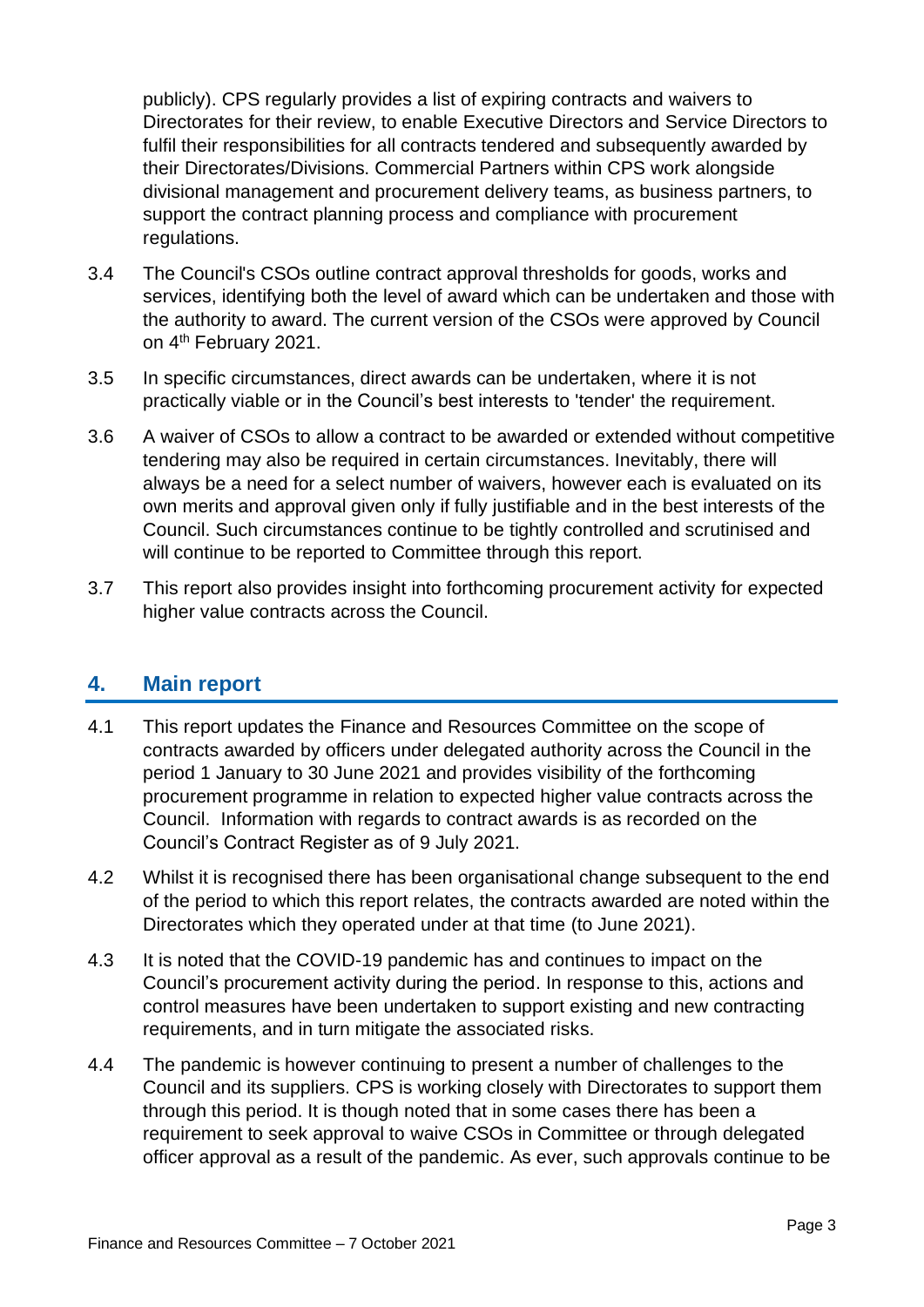constructively challenged and subject to robust scrutiny, to ensure such actions are in the Council's best interests and secure Best Value.

4.5 The CSOs state that contracts above a threshold of £1m for supply of goods and services and £2m for works require approval from the Committee prior to award. A summary of contracts awarded by officers under delegated authority is presented in Table 1 below.

| <b>Directorate</b>                         | <b>Total Contract Value</b><br>1 January - 30 June 2021 |
|--------------------------------------------|---------------------------------------------------------|
| <b>Chief Executive's Service</b>           | £343,457                                                |
| <b>Communities and Families</b>            | £40,461,924                                             |
| <b>Health and Social Care</b>              | £53,000                                                 |
| Place                                      | £38,968,490                                             |
| Resources                                  | £19,559,088**                                           |
| De Minimis Value Contracts (Under £25,000) | £498,927                                                |
| ** Excludes Income Contract                | £99,884,886                                             |

#### **Table 1 Contracts Awarded under Delegated Authority**

- 4.6 A full breakdown of contracts awarded by officers under delegated authority in this period is provided in Appendix 1. It is noted that given their de minimis value, contracts under the value of £25,000 have not been individually listed. For information, there were a total of 43 contracts awarded in the report period with a value of less than £25,000.
- 4.7 National Framework awards under Standing Order 12 of the CSOs are also included in Appendix 1. The title or description identifies where such a Framework has been utilised.
- 4.8 The report also offers insight in respect of those contracts awarded under waiver of the Council's CSOs, both under delegated authority and through Committee approval, these are summarised by Directorate in Table 2 on the following page.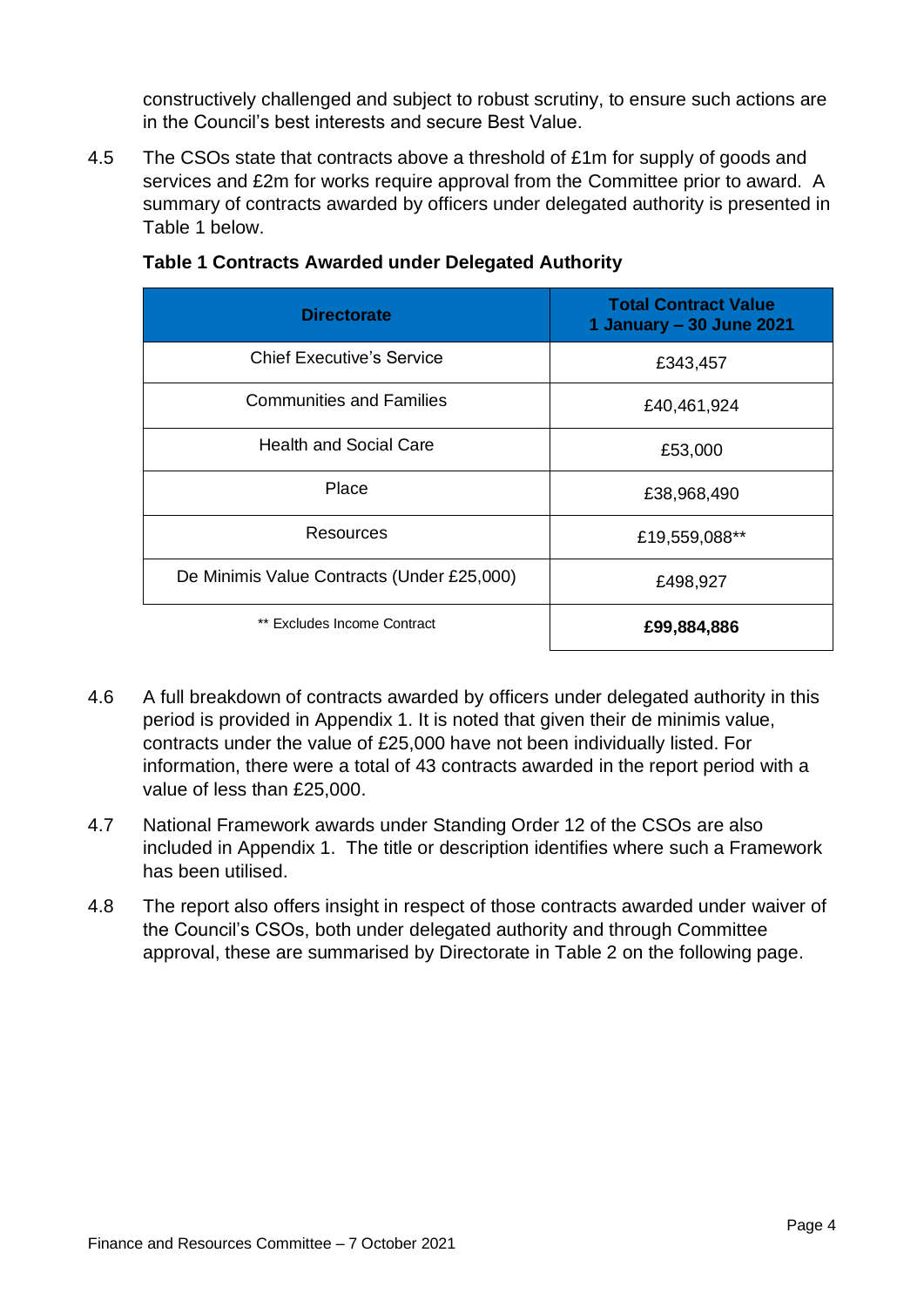| <b>Directorate</b>               | <b>Total Value of Waivers</b><br>1 January – 30 June 2021 |                           |
|----------------------------------|-----------------------------------------------------------|---------------------------|
|                                  | <b>Delegated Authority</b>                                | <b>Committee Approval</b> |
| <b>Chief Executive's Service</b> | £450,992                                                  |                           |
| <b>Communities and Families</b>  | £2,752,004                                                | £16,531,177               |
| <b>Health and Social Care</b>    | £1,461,939                                                | £7,019,098                |
| Place                            | £2,203,856                                                | £2,901,044                |
| Resources                        | £1,213,751                                                | £775,000                  |
| Total                            | £8,082,542                                                | £27,226,319               |

#### **Table 2 Contracts Awarded under the Waiver of Standing Orders**

- 4.9 Appendices 2 and 3 provide the detail and financial value of contracts awarded under waiver of Council CSOs.
- 4.10 To enable greater understanding of the background to waivers across the Council, CPS records relevant management information. The chart below details reasoning (based on the background and justification provided by the service area) for the waivers in period, noting that only a limited percentage (4%) primarily relate to contract planning, historically a concern of the Committee. The majority (85%) of waivers recorded relate to specific circumstances where services required at a certain point in time dictate that a direct award is in the Council's best interests. It is noted that a further 9% relate to bespoke/proprietary ICT, with the remainder (2%) relating to Council budgetary planning or major service change. These figures are consistent with previous reporting periods. Given the breadth of services delivered across the Council, the reasons for these are numerous and varied, with further detail of requirement for each waiver listed within Appendix 2.

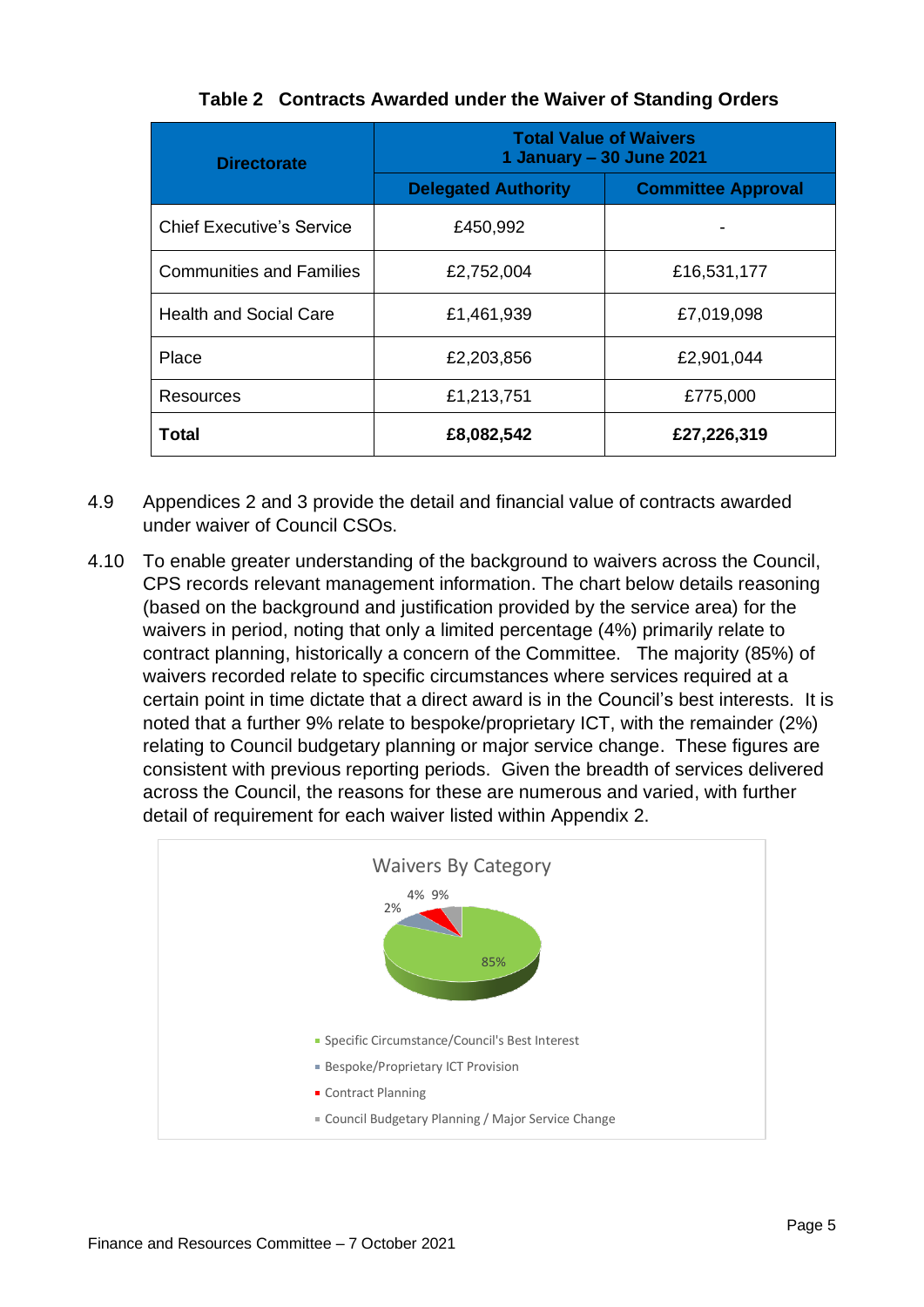- 4.11 With regard to the value of waivers, the majority continue to be of a relatively low to moderate value, with 22% of waivers £10,000 or less, 48% of waivers £25,000 or less and 71% below the £50,000 regulated threshold. This is largely consistent with previous reporting periods.
- 4.12 CPS continues to monitor and challenge waivers to ensure continuing compliance with the CSOs. The Waiver and Contract Registers provides the required visibility of spend enabling CPS to highlight to Directorates where plans for procurement require to be put in place without delay, to help achieve compliance and Best Value.
- 4.13 To enable greater insight into the forthcoming procurement programme in relation to higher value contracts across the Council, the top sixteen (by value) as well as an indication of the quantity of lower value procurements currently in development, is detailed within Appendix 4. It should be noted this is based on current knowledge and is subject to change as each individual procurement strand progresses.

# **5. Next Steps**

5.1 A further report will be submitted to the Committee in approximately six months' time.

# **6. Financial impact**

6.1 Through a robust procurement approach, proactive management of contract cycles, aggregating spend and carrying out competitive procurement where appropriate, this should continue to support commercial efficiency and achieve Best Value for Council contracts.

# **7. Stakeholder/Community Impact**

- 7.1 Directorates have been consulted in relation to their expiring contracts, waivers and suppliers in preparation for the collation of this report. On an ongoing basis, the CSOs outline the appropriate measures of consultation and approval that must be sought from officers or Committee for each waiver, dependent on expected value.
- 7.2 Due to the significant volumes of activity and numbers of stakeholders involved in purchasing and procuring goods, services and works, CPS relies on services to provide accurate information through their Contract Register entries and timely requests for procurement support. To mitigate against any risks in this area, data is reviewed for accuracy and reliability in consultation with services.
- 7.3 A waiver denotes a departure from the CSOs. There may be an increased risk if the Council has departed from the procurement regulations. However, each waiver is scrutinised on its own merits in this context and requires appropriate checks and balances both within the Directorate concerned and corporately and is only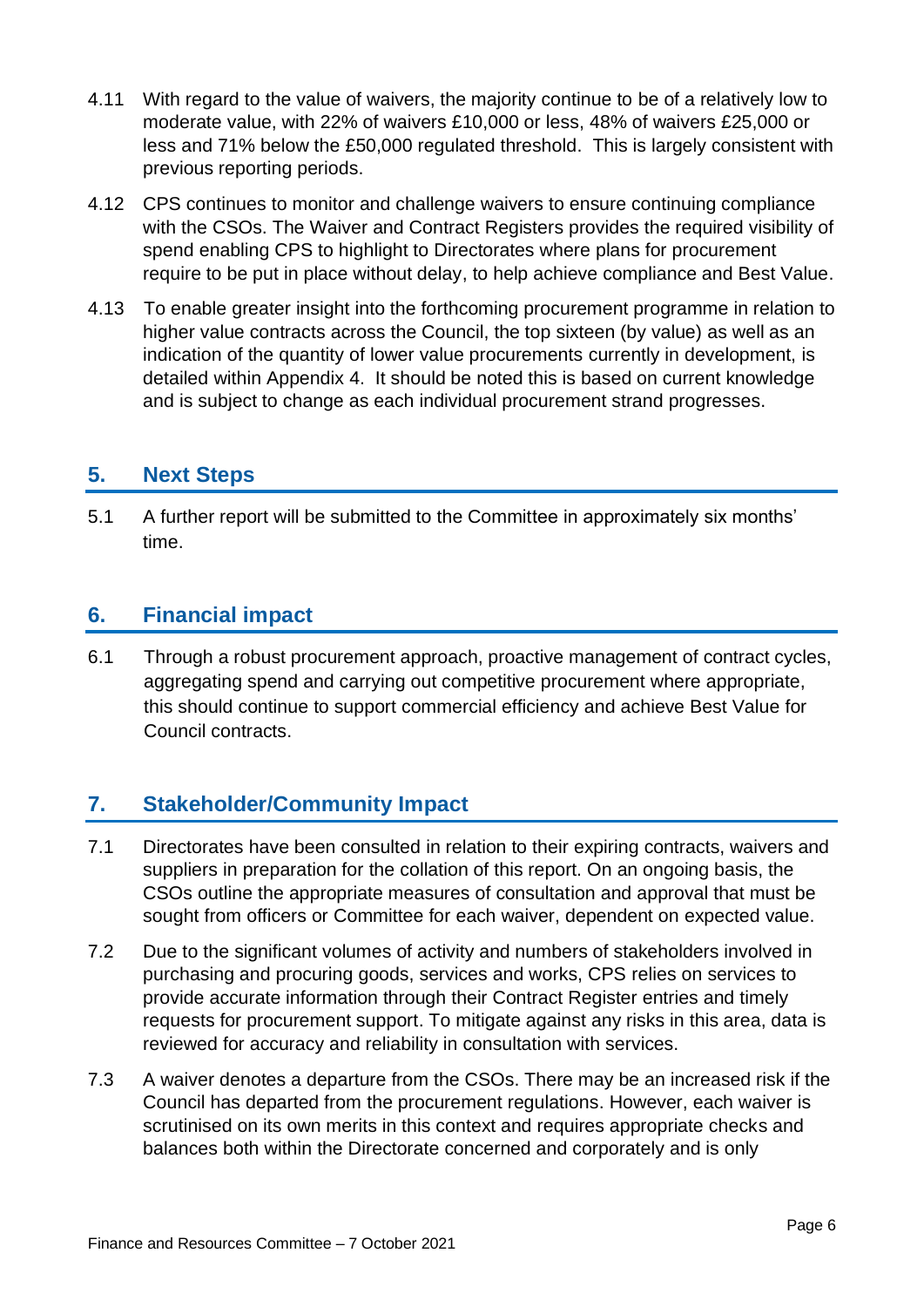approved if justifiable given the circumstances or permitted in accordance with the relevant legislative framework.

- 7.4 Co-production resource and timescales require to be fully considered in planning overall timescales for services to re-procure contracts to ensure early planning and avoidance of waiver requirements.
- 7.5 There are no equalities or sustainability impacts directly arising as a result of this report.

# **8. Background reading/external references**

8.1 [Contract Awards and Procurement Programme \(Period 1 July -](https://democracy.edinburgh.gov.uk/ieListDocuments.aspx?CId=140&MId=5565&Ver=4) 31 December 2020) – Report to Finance and Resources Committee, 4<sup>th</sup> March 2021.

# **9. Appendices**

- 9.1 Appendix 1 Contracts awarded under Delegated Authority
- 9.2 Appendix 2 Contracts awarded under the Waiver of CSOs by Delegated Authority
- 9.2 Appendix 3 Contracts awarded under the Waiver of CSOs by Committee approval
- 9.4 Appendix 4 Procurement Programme Anticipated High Value Procurements Across the Council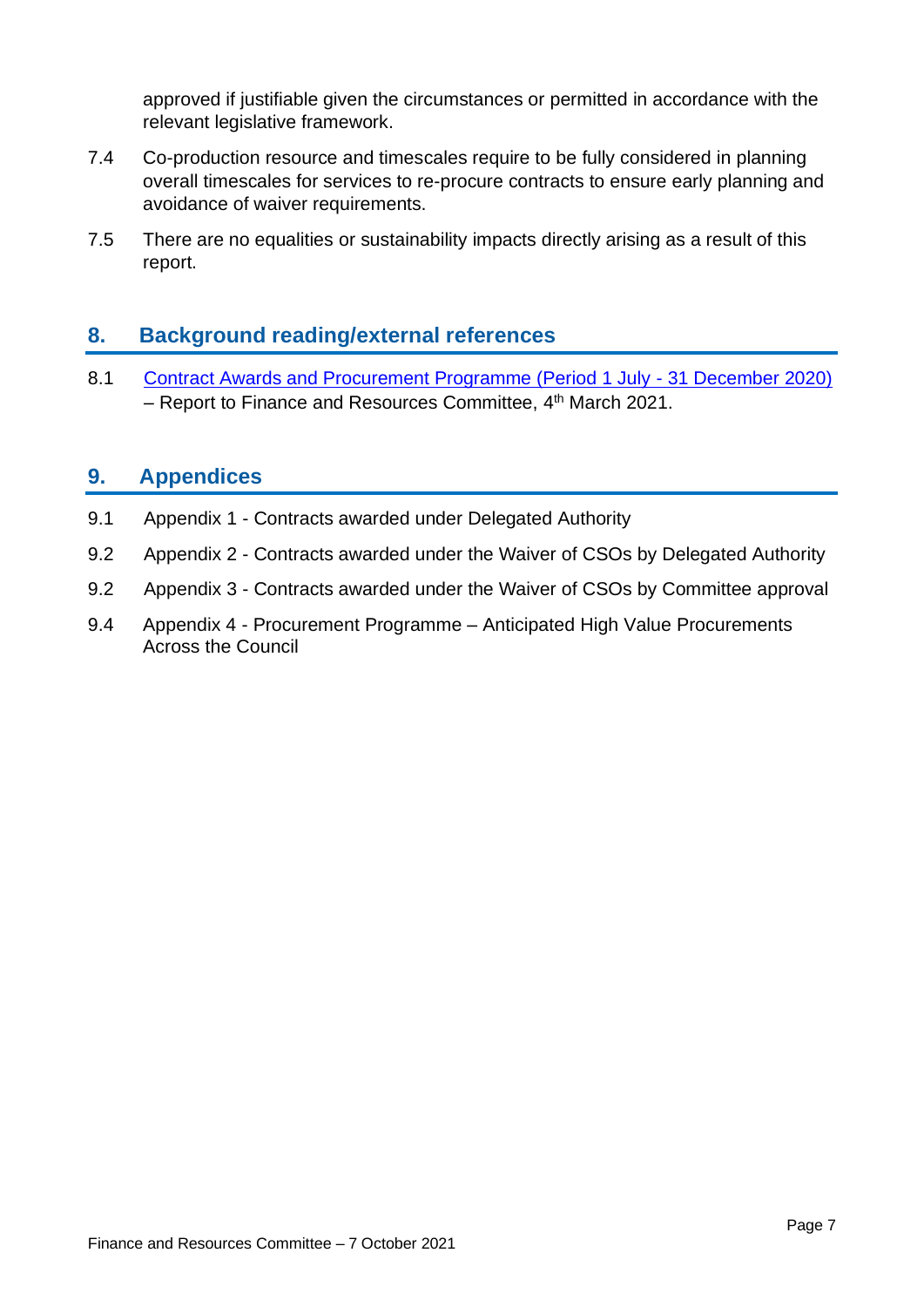# **Appendix 1 – Contracts awarded under Delegated Authority**

The following relate to the period 1 January – 30 June 2021.

#### **Supply of Goods and Service Contracts**

|             | <b>Directorate</b>         | <b>Chief Executive's Service</b>                                                                           |              |
|-------------|----------------------------|------------------------------------------------------------------------------------------------------------|--------------|
| <b>Date</b> | <b>Supplier</b>            | <b>Contract Description</b>                                                                                | <b>Value</b> |
| 27/01/2021  | University of<br>Edinburgh | PathFinder project, to develop carbon scenario tool for use<br>across Scottish cities, third party funded. | £100,000     |
| 26/02/2021  | Idox Plc                   | Printing of electoral material, via Framework.                                                             | £105,812     |
| 26/02/2021  | Idox Plc                   | Postal votes verification services, via Framework.                                                         | £87,645      |
| 24/05/2021  | Deloitte LLP               | Provision of a Regional Growth Framework.                                                                  | £50,000      |
|             |                            |                                                                                                            | £343,457     |

|             | <b>Directorate</b>                                      | <b>Communities and Families</b>                                                                                       |              |
|-------------|---------------------------------------------------------|-----------------------------------------------------------------------------------------------------------------------|--------------|
| <b>Date</b> | <b>Supplier</b>                                         | <b>Contract Description</b>                                                                                           | <b>Value</b> |
| 28/01/2021  | <b>Action for Children</b><br>Services Limited          | School holiday respite service for children and young<br>people with learning disabilities and challenging behaviour. | £314,055     |
| 29/01/2021  | Telefonica UK<br>Limited t/a O2                         | Provision of mobile services to enable remote learning<br>during Covid-19 pandemic.                                   | £440,040     |
| 04/02/2021  | Phonak Group Ltd                                        | Hearing devices for the hearing impaired.                                                                             | £80,000      |
| 23/03/2021  | St Francis Children's<br>Society                        | Adoption services.                                                                                                    | £300,000     |
| 23/03/2021  | <b>Scottish Adoption</b><br>Association                 | Adoption services.                                                                                                    | £500,000     |
| 23/03/2021  | Barnardo's Scotland                                     | Adoption services.                                                                                                    | £500,000     |
| 23/03/2021  | St Andrew's<br>Children's Society Ltd                   | Adoption services.                                                                                                    | £500,000     |
| 23/03/2021  | St Margaret's<br>Children & Family<br>Care              | Adoption services.                                                                                                    | £200,000     |
| 15/04/2021  | Centre for Education<br>& Finance<br>Management Limited | Licence for recording of radio and television broadcasts.                                                             | £29,216      |
| 27/04/2021  | Edinburgh Leisure                                       | Gym equipment for new Meadowbank stadium.                                                                             | £1,400,000   |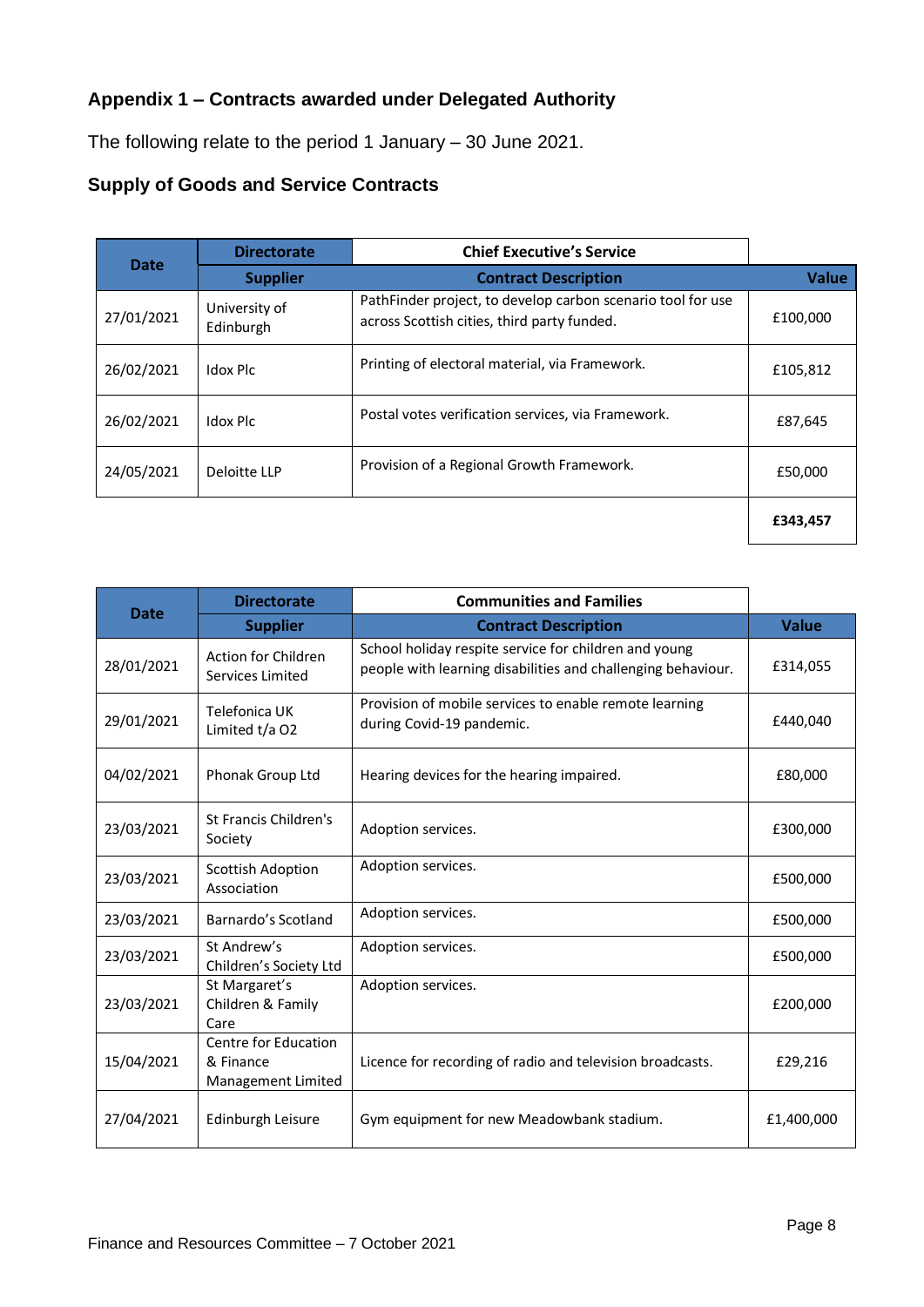| 04/05/2021 | Solace in Business Ltd                                | Interim Executive Director services.                                                              | £150,000   |
|------------|-------------------------------------------------------|---------------------------------------------------------------------------------------------------|------------|
| 06/05/2021 | Scotland Yard<br>Adventure Centre Ltd<br>t/a The Yard | Summer term support for children and young people with<br>disabilities.                           | £79,660    |
| 06/05/2021 | Scotland Yard<br>Adventure Centre Ltd<br>t/a The Yard | Holiday and term time support (Oaklands Hubs) for children<br>and young people with disabilities. | £212,000   |
| 06/05/2021 | Scotland Yard<br>Adventure Centre Ltd<br>t/a The Yard | Holiday support provision for children and young people<br>with disabilities, and their carers.   | £53,100    |
| 01/06/2021 | Enable Scotland                                       | Personal care for a young person with complex disabilities.                                       | £170,968   |
|            |                                                       |                                                                                                   | £4,929,039 |

| <b>Date</b> | <b>Directorate</b>                 | <b>Health and Social Care Partnership</b>                                        |              |
|-------------|------------------------------------|----------------------------------------------------------------------------------|--------------|
|             | <b>Supplier</b>                    | <b>Contract Description</b>                                                      | <b>Value</b> |
| 17/03/2021  | <b>Edge Autism Limited</b>         | Specialised respite support for individuals with autism or<br>asperger syndrome. | £25,000      |
| 30/06/2021  | Life-Pod Clutter<br>Management CIC | Provision of hoarding and self-neglect training.                                 | £28,000      |
|             |                                    |                                                                                  | £53,000      |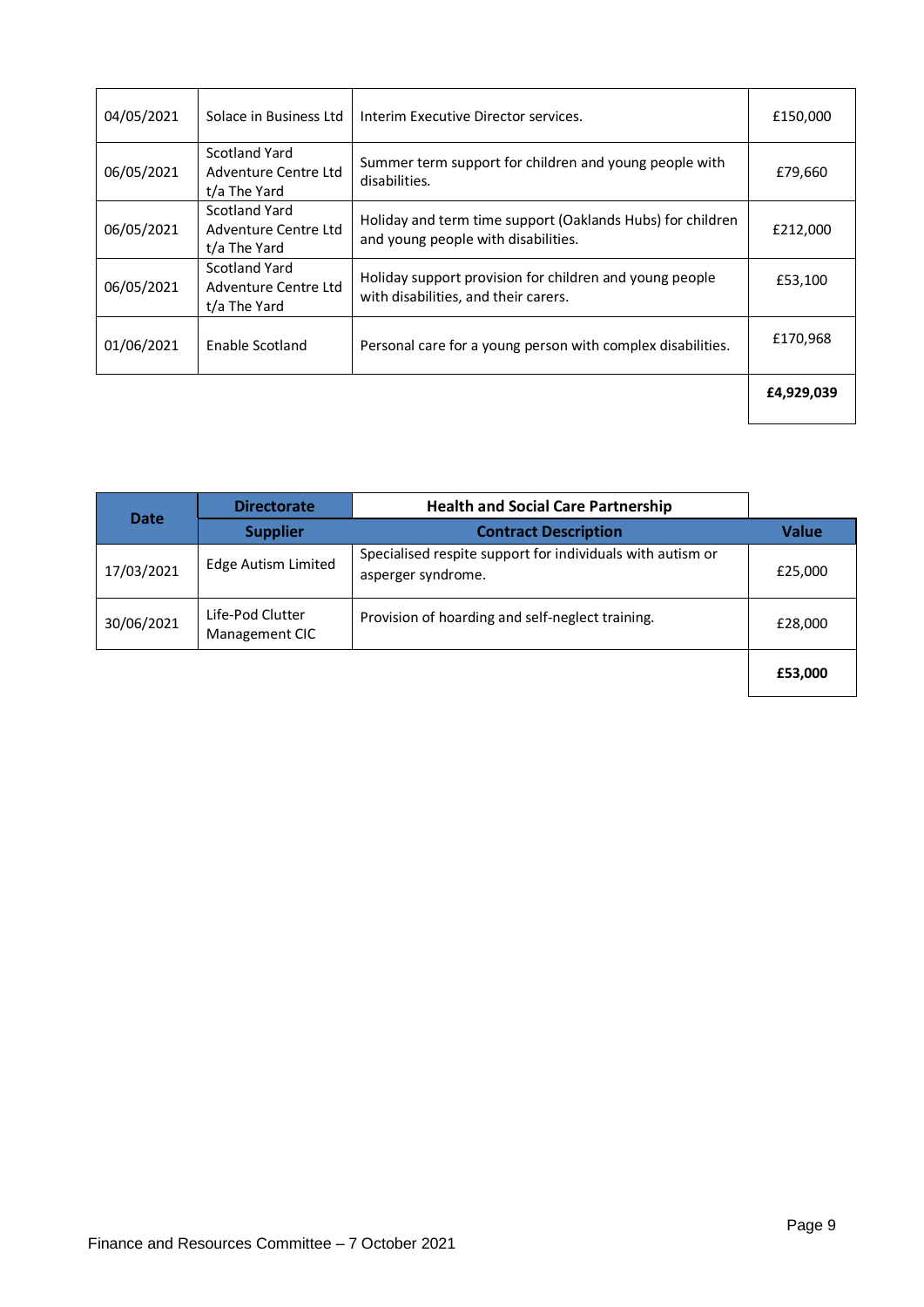| <b>Date</b> | <b>Directorate</b>                                  | <b>Place</b>                                                                                                                                        |              |
|-------------|-----------------------------------------------------|-----------------------------------------------------------------------------------------------------------------------------------------------------|--------------|
|             | <b>Supplier</b>                                     | <b>Contract Description</b>                                                                                                                         | <b>Value</b> |
| 08/01/2021  | <b>Risk Management</b><br>Partners Ltd              | Insurance programme for Edinburgh Living LLP via Eastern<br>Shires Purchasing Organisation (ESPO) Insurance<br>Placement Dynamic Purchasing System. | £418,773     |
| 11/01/2021  | 21CC Group Limited                                  | Installation and management of lighting services.                                                                                                   | £169,983     |
| 25/01/2021  | Scotbark LLP                                        | Supply and spread of woodchip in play areas to meet<br>safety standards.                                                                            | £133,000     |
| 16/02/2021  | Multi-Supplier<br>Framework                         | Rope access surveys, minor repairs and associated<br>services framework.                                                                            | £460,000     |
| 26/02/2021  | Everwarm Ltd                                        | Ratho external wall insulation services.                                                                                                            | £416,000     |
| 27/02/2021  | Alcumus ISOQAR<br>Limited                           | ISO external assessment, accreditation and training<br>services.                                                                                    | £66,000      |
| 01/03/2021  | Jacobs UK Ltd                                       | Development of Active Travel priority actions.                                                                                                      | £397,390     |
| 01/03/2021  | <b>Atkins Limited</b>                               | Development of Active Travel priority actions.                                                                                                      | £112,005     |
| 01/03/2021  | Sweco UK Limited                                    | Development of Active Travel priority actions.                                                                                                      | £131,101     |
| 19/03/2021  | <b>Electrical Testing Ltd</b>                       | Structural testing of street lighting columns via Yorkshire<br>Purchasing Organisation (YPO) Framework.                                             | £461,624     |
| 22/03/2021  | Jacobs UK Ltd                                       | Taxi demand survey and assessment of the demand for<br>private hire cars 2020-23.                                                                   | £60,780      |
| 23/03/2021  | P1 Solutions Ltd                                    | Timber planters for the Spaces for People programme.                                                                                                | £103,286     |
| 24/03/2021  | Aecom Limited                                       | Design engineering services for City Centre West East Link<br>(CCWEL) project via Framework.                                                        | £87,523      |
| 26/03/2021  | <b>Allied Vehicles</b><br>Limited                   | Supply of a minibus.                                                                                                                                | £30,790      |
| 31/03/2021  | Gas Call Services Ltd                               | Gas safety training for Council gas engineers to ensure<br>compliance with legislative and regulatory requirements.                                 | £40,000      |
| 16/04/2021  | Multi-Supplier<br>Framework                         | Adoption of SXL Framework Agreement (03-20) for<br>Bitumen Products.                                                                                | £600,000     |
| 21/04/2021  | Keep Scotland<br>Beautiful                          | Administration of Green Flag scheme.                                                                                                                | £27,000      |
| 16/05/2021  | <b>Allstar Business</b><br><b>Solutions Limited</b> | Supply of fuel cards.                                                                                                                               | £47,500      |
| 07/06/2021  | Landcare Solutions<br>(Scotland) Limited            | Supply and installation of play park equipment and<br>surfacing, East Craigs.                                                                       | £81,044      |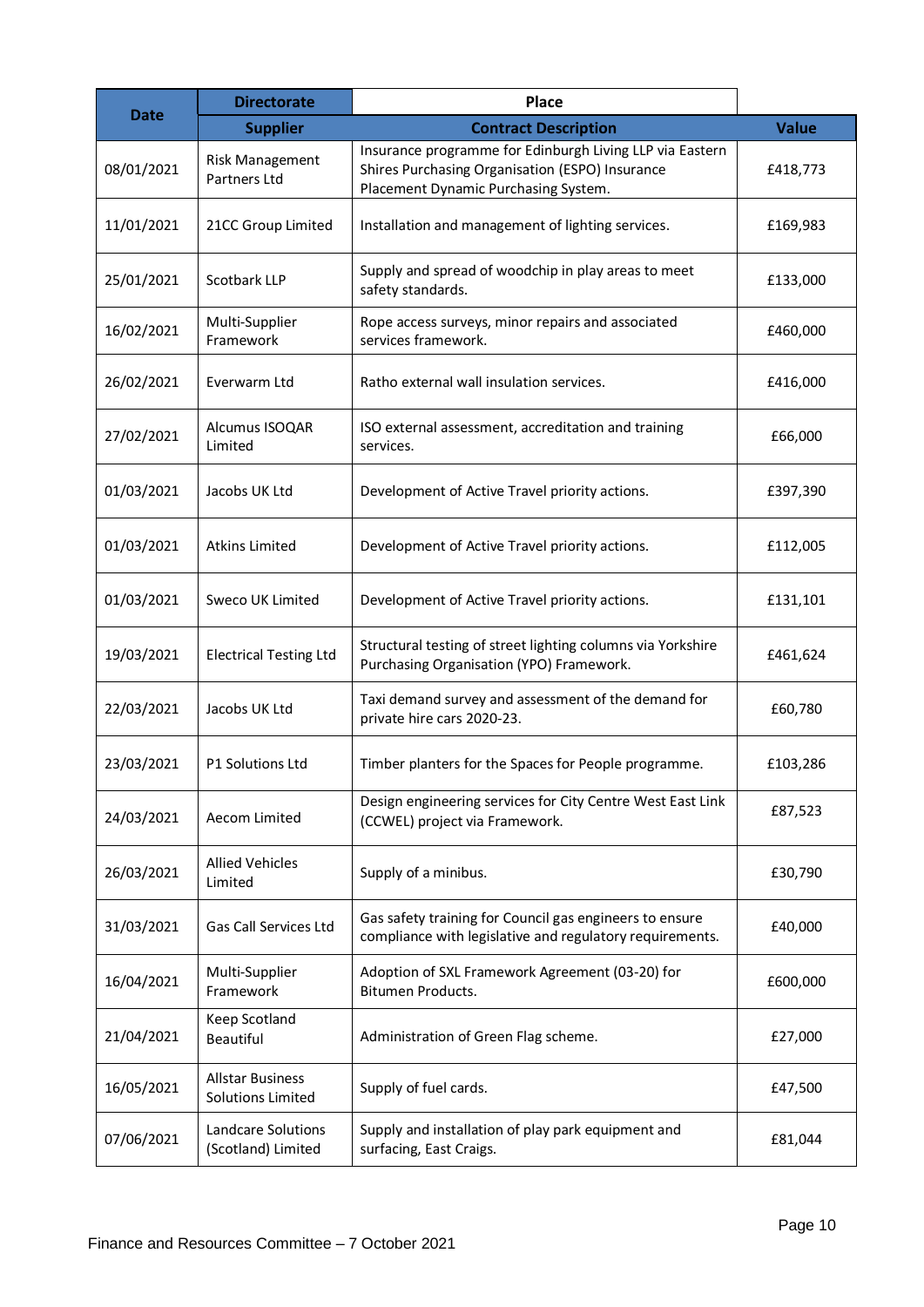| 10/06/2021 | Fraser C Robb<br>∟imited | Supply of forty self-propelled mowers via SXL Framework. | £253,000 |
|------------|--------------------------|----------------------------------------------------------|----------|
|            |                          |                                                          |          |

|             | <b>Directorate</b>                           | <b>Resources</b>                                                                                            |              |
|-------------|----------------------------------------------|-------------------------------------------------------------------------------------------------------------|--------------|
| <b>Date</b> | <b>Supplier</b>                              | <b>Contract Description</b>                                                                                 | <b>Value</b> |
| 08/01/2021  | <b>Instock Ltd</b>                           | Supply and delivery of catering disposables and catering<br>sundries.                                       | £972,000     |
| 20/01/2021  | XMA Ltd                                      | Adoption of Framework for the provision of tablet,<br>multi-devices and associated accessories.             | £4,500,000   |
| 20/01/2021  | Lane 4 Management<br><b>Group Limited</b>    | Independent review and analysis of organisational<br>culture.                                               | £25,000      |
| 25/01/2021  | Ross Quality Control<br>Limited              | Clerk of Works via Framework for Bangholm sports<br>facility.                                               | £70,382      |
| 25/01/2021  | <b>Ross Quality Control</b><br>Limited       | Clerk of Works via Framework for Castlebrae High<br>School.                                                 | £112,264     |
| 05/03/2021  | The Furnishing Service<br>Limited            | Adoption of SXL Framework for the provision of<br>domestic furniture and furnishings.                       | £5,200,000   |
| 24/03/2021  | <b>Oracle Corporation UK</b><br>Ltd          | Oracle database software subscriptions.                                                                     | £122,000     |
| 24/03/2021  | <b>Task Service Ltd</b>                      | Temporary advertising on scaffolding on the City<br>Chambers, income contract.                              | $-£100,000$  |
| 26/03/2021  | We are BPR Ltd t/a We<br>are Lean and Agile  | Process management and mapping software to map<br>business process and identify improvements.               | £123,200     |
| 09/04/2021  | Unico Ltd                                    | Supply of PPE nitrile gloves via SXL Framework.                                                             | £202,350     |
| 20/04/2021  | <b>Bloom Procurement</b><br>Services Limited | Internal audit, external quality assessment.                                                                | £26,400      |
| 16/05/2021  | Calm Training Ltd                            | Crisis Aggression Limitation Management specialist<br>training provision.                                   | £120,000     |
| 28/05/2021  | PayPoint Network<br>Limited                  | Electronic vouchers via framework.                                                                          | £260,000     |
| 31/05/2021  | Portakabin (Scotland)<br>Limited             | Temporary Classrooms for Sciennes Primary using NHS<br>Shared Business Services Modular Building Framework. | £207,136     |

\*\* Excludes Income Contract **£11,940,732\*\***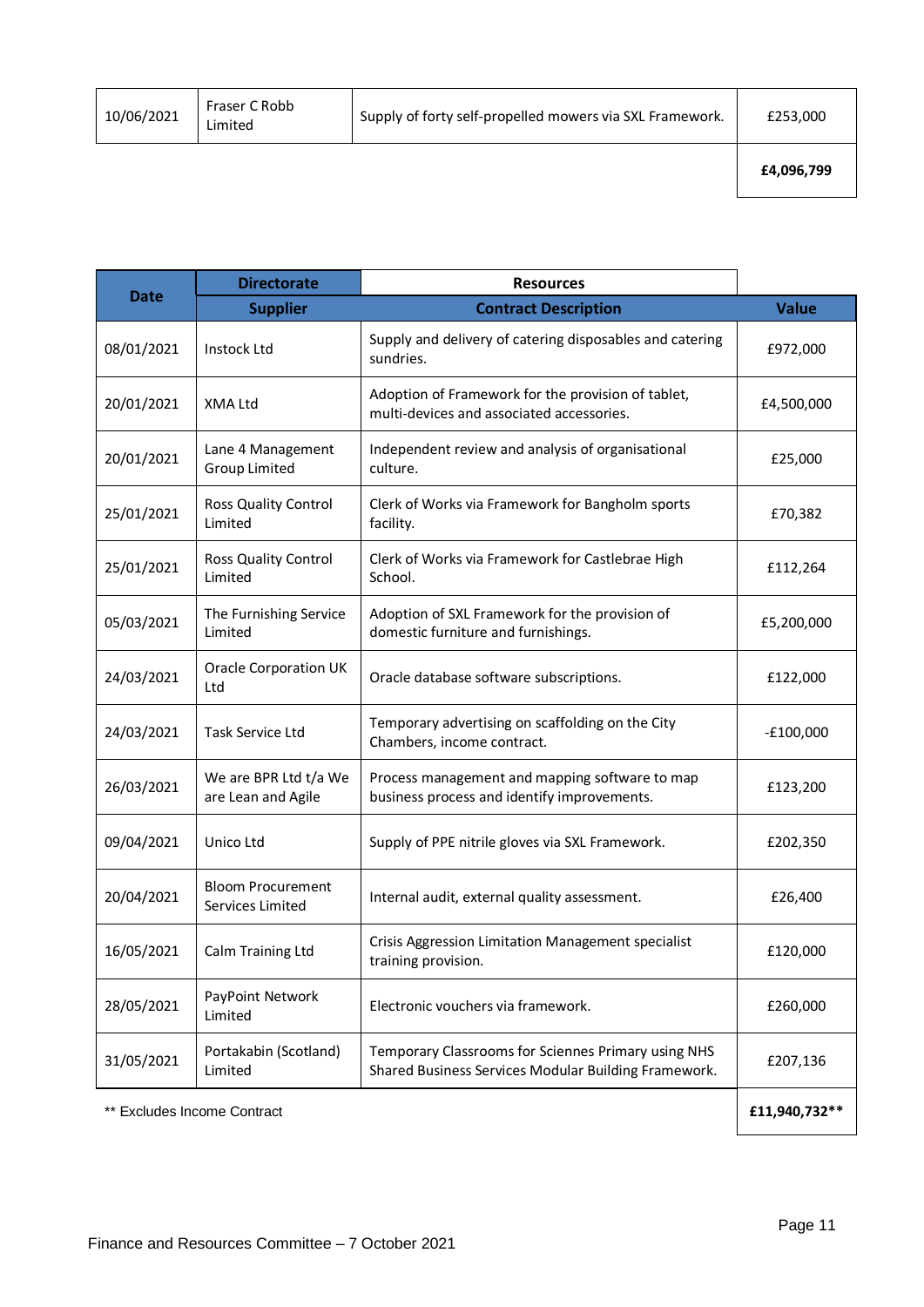#### **Works Contracts**

It is noted there were no works contracts awarded by the Chief Executive's Service or the Health and Social Care Directorates.

|             | <b>Directorate</b>                     | <b>Communities and Families</b>                                                                 |              |
|-------------|----------------------------------------|-------------------------------------------------------------------------------------------------|--------------|
| <b>Date</b> | <b>Supplier</b>                        | <b>Contract Description</b>                                                                     | <b>Value</b> |
| 12/01/2021  | McLaughlin and<br>Harvey Limited       | Construction works at Bangholm Outdoor Centre via Crown<br>Commercial Services (CCS) Framework. | £9,372,712   |
| 18/01/2021  | McLaughlin and<br>Harvey Limited       | Contract for refurbishment of Darroch House via CCS<br>Framework.                               | £6,741,528   |
| 30/03/2021  | Morrison<br>Construction               | Pre-construction contract for Maybury Primary School.                                           | £100,000     |
| 12/04/2021  | Morrison<br>Construction               | Development of Wester Hailes Education Centre (WHEC)<br>Phase 1.                                | £7,090,694   |
| 24/05/2021  | Robertson<br><b>Construction Group</b> | Early Years Phase 2, completion of five nurseries.                                              | £12,227,951  |
|             |                                        |                                                                                                 | £35,532,885  |

|             | <b>Directorate</b>                               | Place                                                                                                |              |
|-------------|--------------------------------------------------|------------------------------------------------------------------------------------------------------|--------------|
| <b>Date</b> | <b>Supplier</b>                                  | <b>Contract Description</b>                                                                          | <b>Value</b> |
| 06/01/2021  | Allsports<br>Construction and<br>Maintenance Ltd | Replacement of play equipment at Niddrie House Square.                                               | £66,524      |
| 07/01/2021  | <b>Luddon Construction</b><br>Limited            | Footway resurfacing and pedestrian crossing upgrade via<br>Transport Infrastructure Framework (TIF). | £142,294     |
| 14/01/2021  | <b>Hart Builders</b><br>(Edinburgh) Limited      | Design and services stage of Silverlea development to be<br>followed by works stage in due course.   | £18,000,000  |
| 14/01/2021  | Novus Property<br>Solutions Ltd                  | Internal property refurbishment, Bingham Way.                                                        | £56,794      |
| 15/01/2021  | <b>Barhale Limited</b>                           | Reservoir repairs at Black Springs and Easter Bavelaw.                                               | £115,817     |
| 22/01/2021  | Aggregate Industries<br>UK Ltd                   | Bankhead Drive, carriageway resurfacing via TIF.                                                     | £289,487     |
| 18/02/2021  | <b>Tarmac Trading</b><br>Limited                 | Newbridge roundabout carriageway resurfacing, signage<br>and lighting upgrade via TIF.               | £246,182     |
| 01/03/2021  | <b>CCG Scotland Ltd</b>                          | Granton D1 home demonstrator.                                                                        | £569,740     |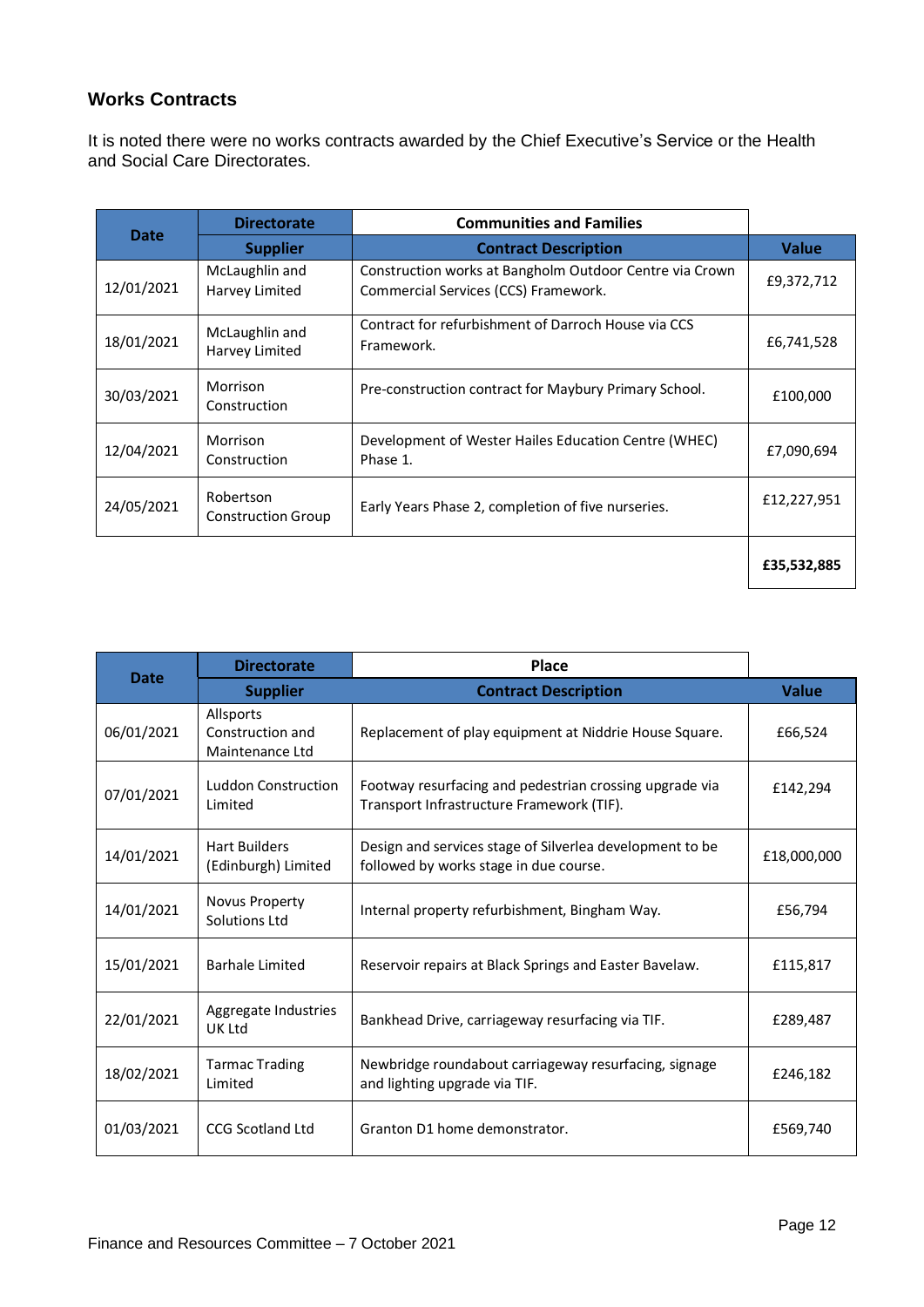| 12/03/2021 | Lock It Safe Ltd                                  | Cycle and scooter parking for various schools.                                                      | £29,804     |
|------------|---------------------------------------------------|-----------------------------------------------------------------------------------------------------|-------------|
| 23/03/2021 | Markon Ltd                                        | Installation and removal of road markings - A90 Spaces for<br>People programme, via TIF.            | £42,500     |
| 25/03/2021 | T. & N. Gilmartin<br>(Contractors) Limited        | Queensferry High Street advanced works package - Town<br>Centre improvements.                       | £713,359    |
| 25/03/2021 | L&D Plumbing &<br><b>Tiling Services Ltd</b>      | Emergency replacement of gas boilers, full heating and hot<br>water systems citywide.               | £1,831,212  |
| 26/03/2021 | George Sharkey &<br>Sons Ltd                      | Powderhall Stables refurbishment.                                                                   | £1,994,396  |
| 16/04/2021 | Maclay (Civil<br>Engineering) Limited             | High Street - carriageway setts reconstruction, via TIF.                                            | £570,504    |
| 22/04/2021 | Maclay (Civil<br>Engineering) Limited             | Carriageway, footway and cycleway construction and<br>redesign, via TIF.                            | £155,302    |
| 06/05/2021 | Earth in Common                                   | Delivery of the 'Nourishing Leith Hub' project, a community<br>croft/hub in Leith, Edinburgh.       | £944,744    |
| 20/05/2021 | Locogen Energy<br>Services Limited                | Installation of solar and batteries to domestic properties.                                         | £661,688    |
| 21/05/2021 | Robertson<br><b>Construction Group</b><br>Limited | Construction Delivery Agreement - Dumbryden Phase 2.                                                | £7,307,191  |
| 25/05/2021 | P1 Solutions Ltd                                  | Calder Park footpath upgrade project 2021.                                                          | £76,773     |
| 27/05/2021 | Markon Ltd                                        | Installation and removal of road markings - provision of<br>daily squad via TIF.                    | £27,580     |
| 11/06/2021 | <b>Environtec Ltd</b>                             | Asbestos reporting within mixed tenure communal areas.                                              | £25,000     |
| 11/06/2021 | <b>Bell Decorating</b><br>Group Ltd               | Fidra Court roof replacement and stack relining, via<br>Framework.                                  | £508,061    |
| 24/06/2021 | Maclay (Civil<br>Engineering) Limited             | Carriageway resurfacing, footway construction and traffic<br>signals upgrade, Lothian Road via TIF. | £496,739    |
|            |                                                   |                                                                                                     | £34,871,691 |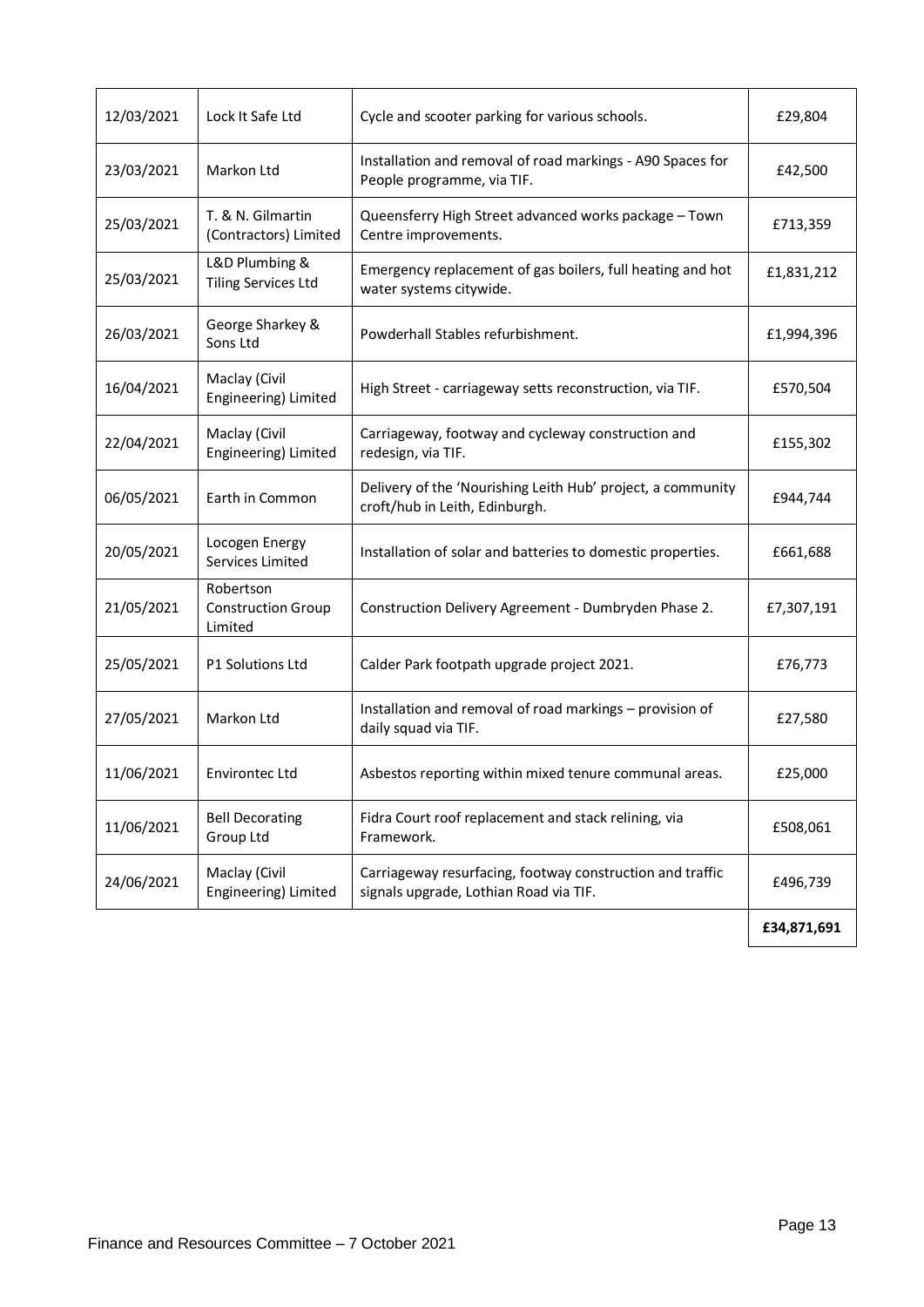|             | <b>Directorate</b>                         | <b>Resources</b>                                                                               |              |
|-------------|--------------------------------------------|------------------------------------------------------------------------------------------------|--------------|
| <b>Date</b> | <b>Supplier</b>                            | <b>Contract Description</b>                                                                    | <b>Value</b> |
| 25/01/2021  | Go-Wright Ltd                              | Render and brick repairs to properties at Jameson Place,<br>Edinburgh.                         | £100,837     |
| 10/02/2021  | Zenith S A S Ltd                           | Dalry Primary School window and roof refurbishment via<br>Contractor Works Framework (CWF).    | £477,616     |
| 24/02/2021  | Maxi Construction<br>Limited               | Buckstone Primary School - mechanical and fabric<br>refurbishment works via CWF.               | £433,022     |
| 11/03/2021  | <b>Cornhill Building</b><br>Services Ltd   | Prestonfield Primary School - toilet and rainwater works<br>via CWF.                           | £229,716     |
| 12/03/2021  | <b>Maxi Construction</b><br>Limited        | Leith Primary School - kitchen upgrade via CWF.                                                | £469,065     |
| 15/03/2021  | Maxi Construction<br>Limited               | Wardie Primary School - kitchen upgrade via CWF.                                               | £448,318     |
| 22/03/2021  | Clark Contracts Ltd                        | Ferryhill Primary School - kitchen upgrade via CWF.                                            | £522,987     |
| 22/03/2021  | <b>Maxi Construction</b><br>Limited        | Duddingston Primary School - kitchen upgrade via CWF.                                          | £486,869     |
| 30/03/2021  | Servest Arthur McKay<br>Limited            | Colinton Primary School - plant and toilet refurbishment<br>works via CWF.                     | £319,707     |
| 30/03/2021  | Servest Arthur McKay<br>Limited            | Longstone Primary School - plant and toilet refurbishment<br>works via CWF.                    | £267,223     |
| 31/03/2021  | G Grigg and Sons<br>Limited                | Roof repairs, chimney works, masonry repairs to front and<br>back and internal common repairs. | £133,021     |
| 09/04/2021  | <b>Clark Contracts Ltd</b>                 | Pentland Primary School - toilet and rainwater<br>refurbishment via CWF.                       | £218,286     |
| 22/04/2021  | <b>Cornhill Building</b><br>Services Ltd   | Currie Primary School (phase 2) windows and external<br>fabric via CWF.                        | £380,410     |
| 10/05/2021  | Servest Arthur McKay<br>Limited            | Ford's Road care home, mechanical engineering services<br>via CWF.                             | £209,277     |
| 12/05/2021  | Morris & Spottiswood<br>Ltd                | Dalmeny Primary School, multi-trade works via CWF.                                             | £450,952     |
| 20/05/2021  | Morris & Spottiswood<br>Ltd                | Abbeyhill Primary School, multi-trade works via CWF.                                           | £319,250     |
| 28/05/2021  | <b>Cornhill Building</b><br>Services Ltd   | Usher Hall fire upgrade works via CWF.                                                         | £141,710     |
| 31/05/2021  | <b>Cornhill Building</b><br>Services Ltd   | Pod infill at Portobello High School via CWF.                                                  | £111,264     |
| 15/06/2021  | JCJ (Demolition &<br>Construction) Limited | Demolition of classrooms at Sciennes via Framework.                                            | £47,508      |
| 15/06/2021  | Morris & Spottiswood<br>Ltd                | Liberton Primary School, fire damage refurbishment<br>works.                                   | £1,296,939   |
| 17/06/2021  | <b>Cornhill Building</b><br>Services Ltd   | Newcraighall Primary School - ceiling refurbishment works<br>via CWF.                          | £90,246      |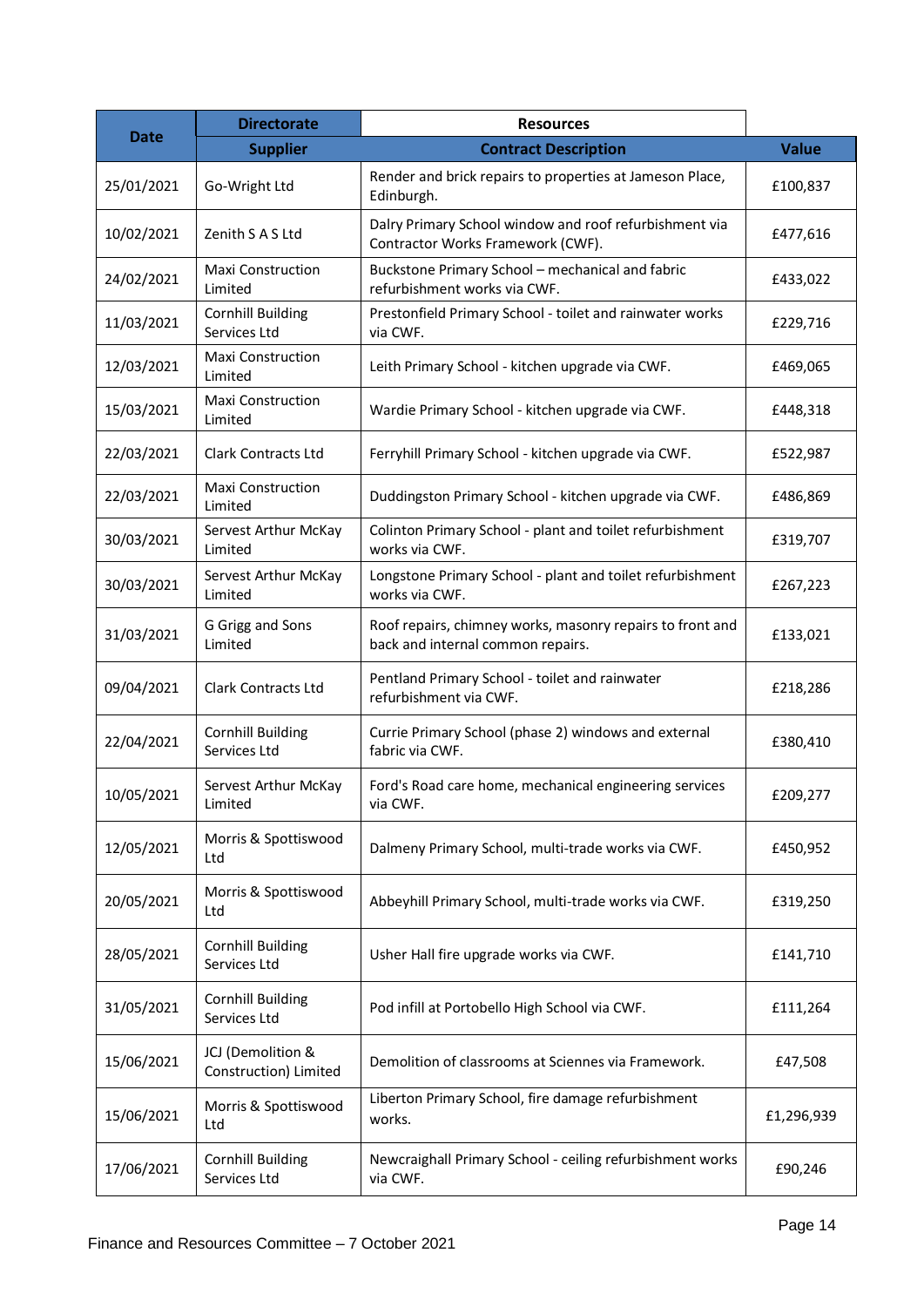| 18/06/2021 | <b>Cornhill Building</b><br>Services Ltd | Moffat Early Years Centre, multi-trade works via CWF.         | £70,746    |
|------------|------------------------------------------|---------------------------------------------------------------|------------|
| 21/06/2021 | Morris & Spottiswood<br>Ltd              | Stenhouse Early Years Centre, multi-trade works via CWF.      | £54,072    |
| 21/06/2021 | <b>Clark Contracts Ltd</b>               | Deanpark Primary School Annexe, multi-trade works via<br>CWF. | £339,315   |
|            |                                          |                                                               | £7,618,356 |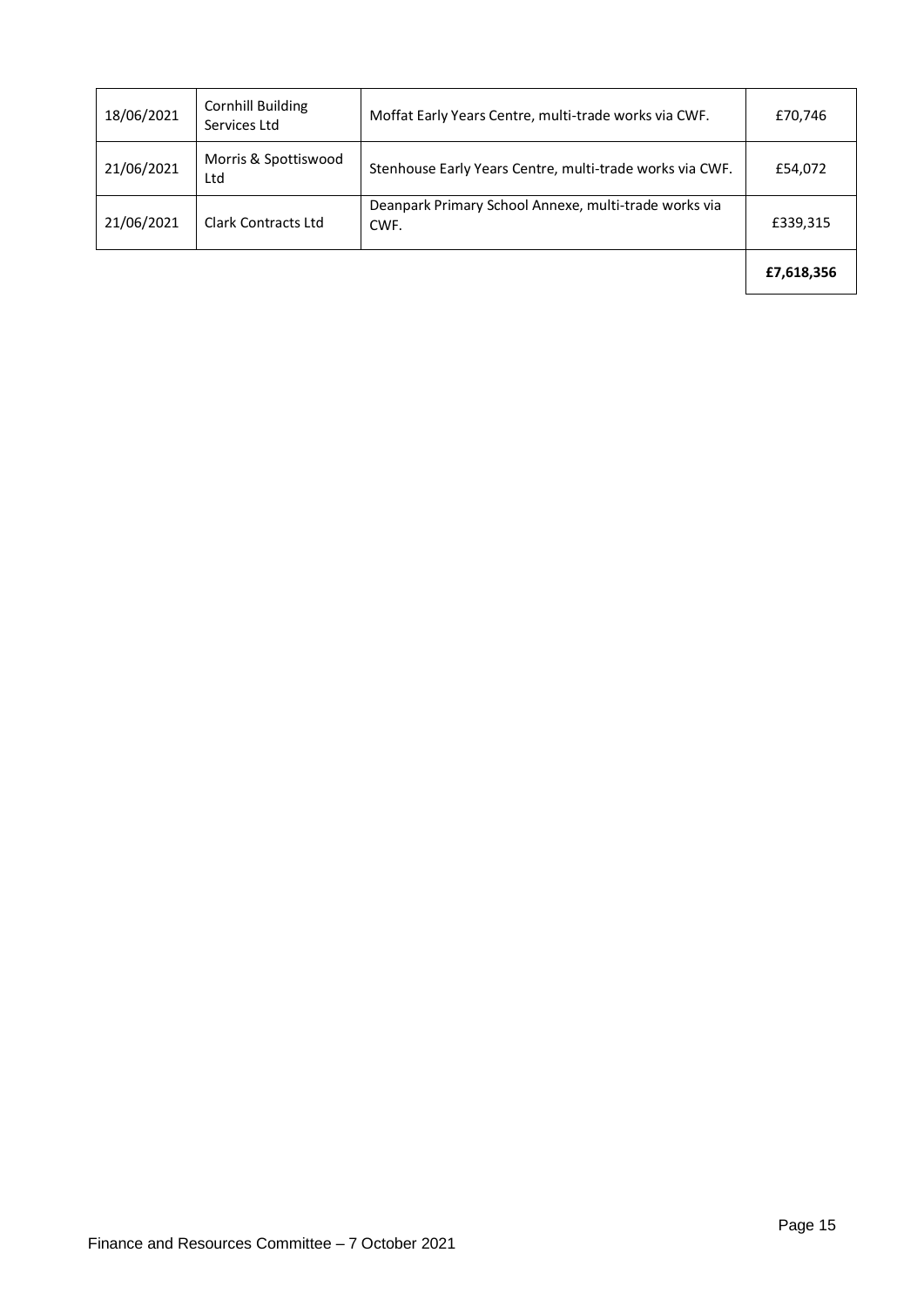# **Appendix 2 – Contracts awarded under the Waiver of CSOs by Delegated Authority**

The following relate to the period 1 January – 30 June 2021.

| <b>Waiver</b>  | <b>Directorate</b>                                    | <b>Chief Executive's Service</b>                                                                                     |              |
|----------------|-------------------------------------------------------|----------------------------------------------------------------------------------------------------------------------|--------------|
| No.            | <b>Supplier</b>                                       | <b>Description / Justification for waiver</b>                                                                        | <b>Value</b> |
| Waiver<br>2449 | Iventis Ltd                                           | Event planning software to ensure continuity in planning<br>arrangements.                                            | £24,000      |
| Waiver<br>2472 | The Poverty Alliance                                  | To maintain trusted support for a pivotal group continuing to<br>support work related to ending poverty in the City. | £12,875      |
| Waiver<br>2473 | Shaw & Sons Limited                                   | Specialist election equipment for May 2021 Election, best<br>interests.                                              | £9,021       |
| Waiver<br>2474 | Cherwell Sign Supplies                                | Screens for polling stations to protect staff and voters at the<br>election in May 2021, best interests.             | £35,684      |
| Waiver<br>2509 | <b>Bruynzeel Storage</b><br>Systems Ltd               | Annual maintenance of electronic shelving unit at<br>Murrayburn depot by original supplier, best interests.          | £5,400       |
| Waiver<br>2521 | <b>Highland Centre Ltd</b>                            | Hire of venue to support election count, best interests.                                                             | £75,000      |
| Waiver<br>2546 | <b>Waste Action Resource</b><br><b>Efficiency Ltd</b> | Recycling of Council goods supporting sustainability and<br>circular economy commitments, best interests.            | £5,155       |
| Waiver<br>2596 | S Tanner QC                                           | Supporting independent inquiry, best interests.                                                                      | £100,000     |
| Waiver<br>2611 | Keirfield Ltd                                         | Specialist support to the Electoral Management Board (EMB),<br>third party funded, Council acting as administrator.  | £20,000      |
| Waiver<br>2616 | <b>Highland Centre Ltd</b>                            | Additional costs relating to hire of venue to support election<br>count, third party funded, best interests.         | £129,963     |
| Waiver<br>2628 | Eagle Couriers Scotland<br>Ltd.                       | Secure delivery and collection of polling materials, third party<br>funded, best interests.                          | £33,894      |
|                |                                                       |                                                                                                                      | £450,992     |

| <b>Waiver</b><br>No. | <b>Directorate</b>           | <b>Communities and Families</b>                                                                                                |              |
|----------------------|------------------------------|--------------------------------------------------------------------------------------------------------------------------------|--------------|
|                      | <b>Supplier</b>              | <b>Description / Justification for waiver</b>                                                                                  | <b>Value</b> |
| Waiver<br>2450       | Playsafety Ltd               | Independent playground condition inspections, best interests.                                                                  | £49,999      |
| Waiver<br>2451       | Scran Academy CIC            | PEF funded, attainment gap curriculum support for pupils with<br>additional requirements.                                      | £18,700      |
| Waiver<br>2452       | <b>BLC Cleaning Services</b> | Specialist cleaning of artificial surfaces, rubber safety surfaces,<br>and play installations until new procurement finalised. | £49,999      |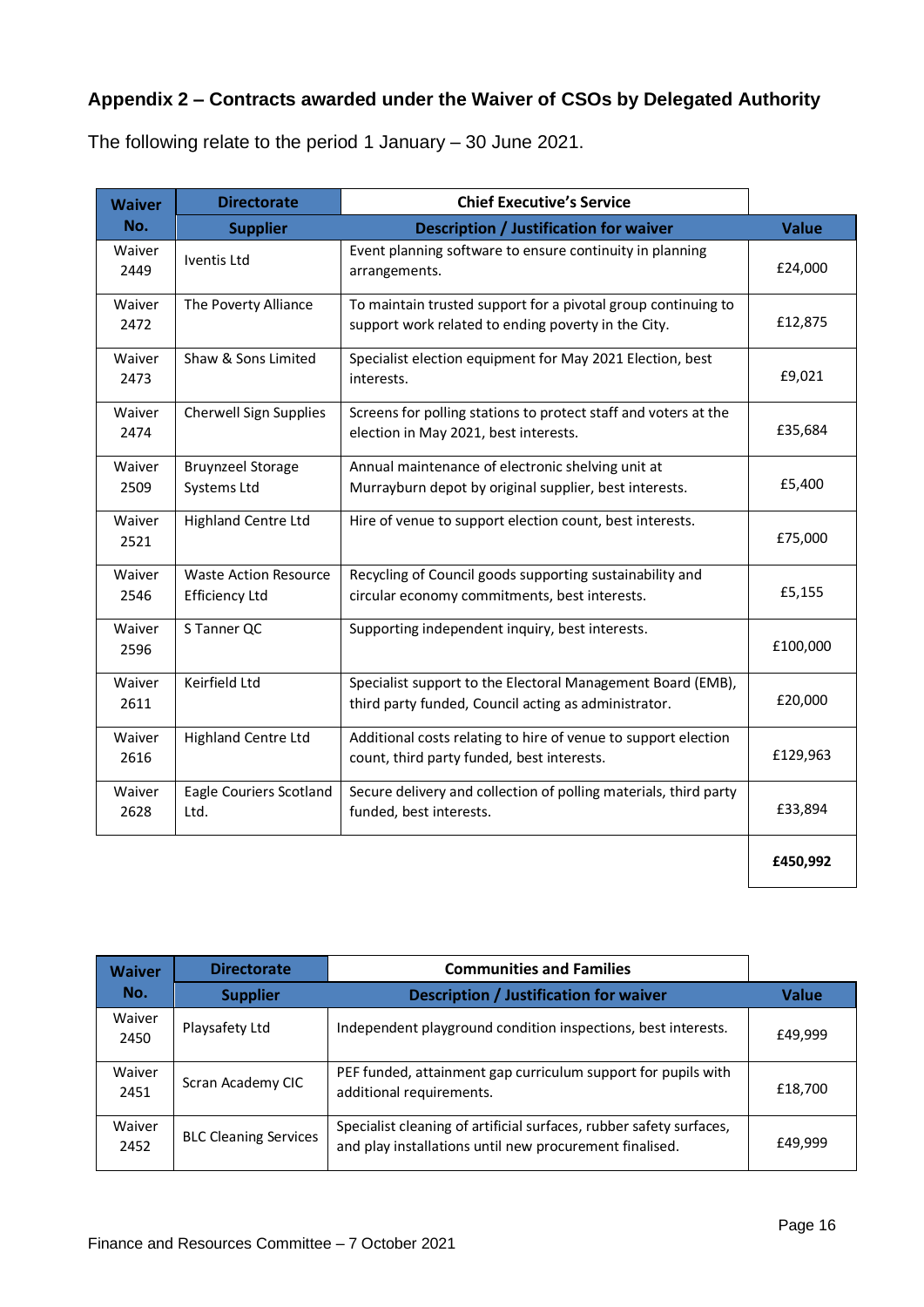| Waiver<br>2453 | Thorntons WS<br>Solicitors                       | Legal support for permanence arrangement for children, best<br>interests.                                                           | £6,662   |
|----------------|--------------------------------------------------|-------------------------------------------------------------------------------------------------------------------------------------|----------|
| Waiver<br>2454 | <b>Multiple Providers</b>                        | Continuity of care to young people with disabilities during<br>school holidays, best interests.                                     | £25,000  |
| Waiver<br>2456 | Richmonds Hope<br><b>Bereavement Project</b>     | Short extension to bereavement support for young people to<br>allow procurement exercise time to complete, best interests.          | £24,175  |
| Waiver<br>2457 | Heartstone                                       | Support for challenging hate crime for young children, best<br>interests.                                                           | £7,500   |
| Waiver<br>2458 | Edinburgh<br><b>Community Food</b><br>Initiative | Food boxes for Discover families to allow them to take part in<br>online school holiday provision.                                  | £25,000  |
| Waiver<br>2459 | The Real David<br>Cameron Ltd                    | Support to the development of the Creative Learning Network<br>across Edinburgh.                                                    | £25,000  |
| Waiver<br>2464 | The Action Group                                 | Short extension until procurement process undertaken for<br>Carers Support Services for BAME communities, continuity.               | £73,248  |
| Waiver<br>2475 | Edinburgh City<br><b>Rentals Ltd</b>             | Homelessness home-share, best interests with regards to costs<br>for temporary accommodation.                                       | £10,000  |
| Waiver<br>2476 | <b>JCS Online Resources</b><br>Limited           | Short term extension to existing library services to allow time<br>to review service and retender, service continuity.              | £8,100   |
| Waiver<br>2478 | Circle                                           | Short term extension to family support contract, to allow<br>procurement exercise to be undertaken.                                 | £242,530 |
| Waiver<br>2481 | XS Locksmiths                                    | Locksmiths for replacement locks on temporary<br>accommodation, best interests.                                                     | £10,000  |
| Waiver<br>2482 | Barnardo's Scotland                              | Contract extension for staff training into identification of child<br>exploitation, to allow procurement exercise to be undertaken. | £27,756  |
| Waiver<br>2483 | The Action Group                                 | Short extension until procurement process undertaken for<br>Carer Support Services for BAME communities, continuity.                | £12,208  |
| Waiver<br>2485 | Collaborate &<br>Innovate Ltd                    | Extension to contract for Early Years clothing and equipment to<br>allow procurement exercise to be undertaken.                     | £85,000  |
| Waiver<br>2489 | GP Wolffe Ltd                                    | Continuation of project from WHEC Futures Group.                                                                                    | £8,000   |
| Waiver<br>2493 | The Yard                                         | Holiday support to children and young people with a disability,<br>best interests.                                                  | £189,000 |
| Waiver<br>2495 | Career Ready                                     | Career support for school pupils, best interests.                                                                                   | £18,550  |
| Waiver<br>2499 | <b>Lisson Grove Benefits</b><br>Program Ltd      | Extension to benefit entitlement checking service, best<br>interests.                                                               | £5,600   |
| Waiver<br>2500 | Wireless CCTV Ltd                                | Mobile camera purchase to be compatible with existing back<br>office system.                                                        | £7,000   |
| Waiver<br>2502 | Pyranha Mouldings<br>Ltd                         | Purchase of kayaks and canoes for outdoor centres, direct from<br>supplier, best interests.                                         | £16,000  |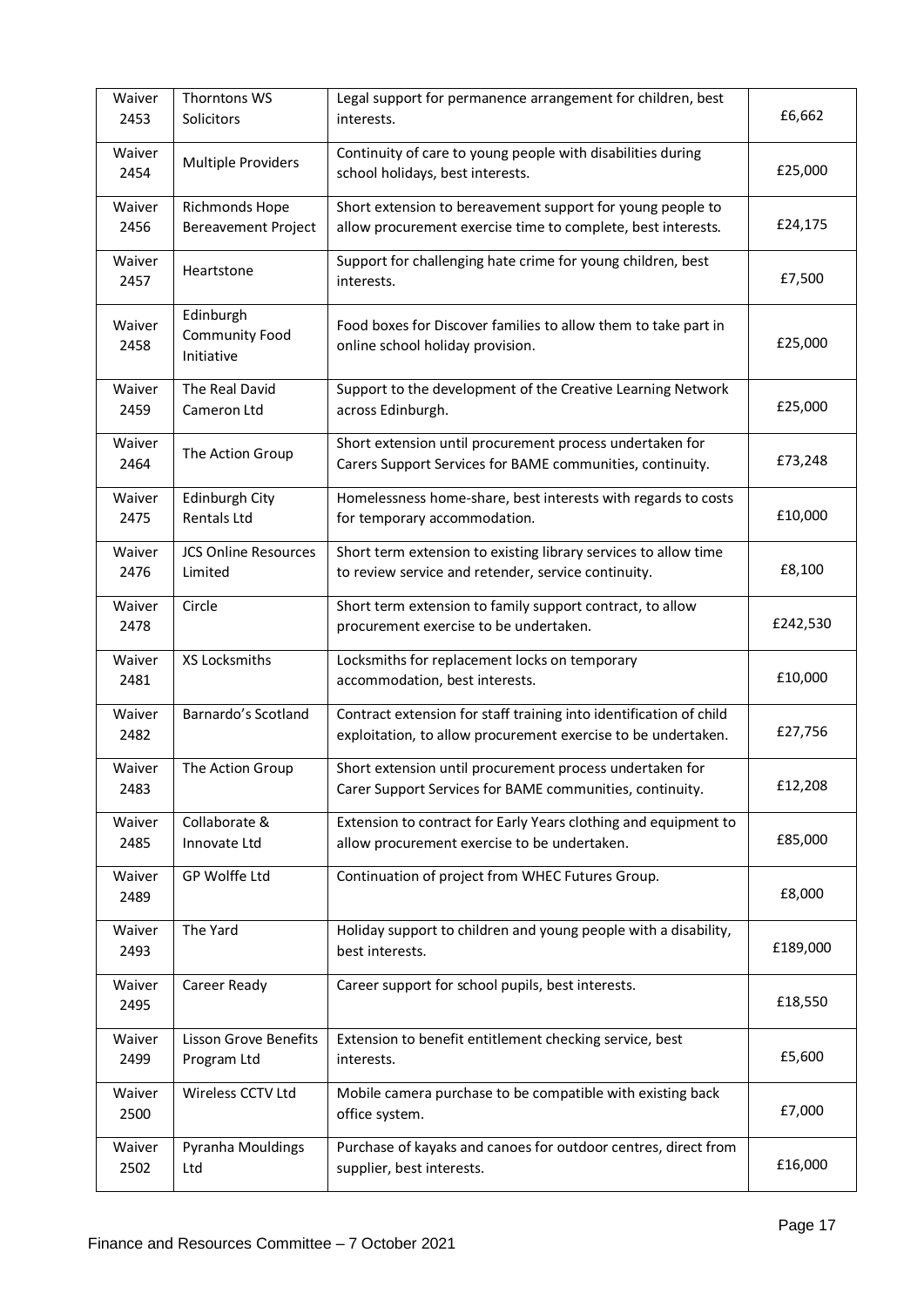| Waiver<br>2503 | Peak UK Kayaking<br>Company Limited                     | Paddle sport equipment for outdoor centres, direct from<br>supplier, best interests.                                        | £10,000  |
|----------------|---------------------------------------------------------|-----------------------------------------------------------------------------------------------------------------------------|----------|
| Waiver<br>2504 | <b>Stewart Shaw Ltd</b>                                 | Building and repair contractor for Benmore outdoor centre,<br>supplier and staff based local to the centre, best interests. | £20,000  |
| Waiver<br>2505 | Greig Johnson Pianos                                    | Piano tuning for schools, best interests.                                                                                   | £21,000  |
| Waiver<br>2512 | Advanceworx<br>Creative<br>Communications<br>Limited    | Outdoor learning website, ongoing maintenance, security and<br>development needs, ICT proprietary.                          | £35,000  |
| Waiver<br>2520 | <b>RCJ Contracts Ltd</b>                                | Supply and maintenance of key safe boxes, best interests.                                                                   | £25,000  |
| Waiver<br>2530 | <b>Trotec Laser Limited</b>                             | Replacement laser by original equipment supplier within design<br>and technology department.                                | £6,000   |
| Waiver<br>2534 | <b>SAS Petzl Distribution</b>                           | Replacement of specialist climbing equipment essential for<br>service delivery for outdoor centres, best interests.         | £10,000  |
| Waiver<br>2536 | Multi-supplier<br>Framework                             | Independent psychological assessments to support<br>permanence orders, best interests.                                      | £94,840  |
| Waiver<br>2537 | Social Bite Limited                                     | Homeless accommodation for the Social Bite Village, best<br>interests.                                                      | £131,400 |
| Waiver<br>2545 | Royal Voluntary<br>Service                              | Provision of volunteers to deliver our housebound and library<br>link services, best interests.                             | £35,000  |
| Waiver<br>2548 | <b>Hearthworks Limited</b>                              | Relocation of yurt by original supplier due to need for specialist<br>dismantle and reinstallation, best interests.         | £17,165  |
| Waiver<br>2551 | Bethany Christian<br>Trust                              | Link worker service for the Welcome Centre, third party funded<br>for FY 20/21.                                             | £29,000  |
| Waiver<br>2552 | XS Locksmiths                                           | Locksmiths for replacement locks on temporary<br>accommodation, best interests, FY 21/22.                                   | £15,000  |
| Waiver<br>2557 | Sumdog Ltd                                              | Interactive website to support school children's learning,<br>continuity and best interests.                                | £70,000  |
| Waiver<br>2560 | Duomo (UK) Limited                                      | Urgent requirement to purchase CO2 monitors for schools<br>relating to ventilation around Covid-19, best interests.         | £45,000  |
| Waiver<br>2584 | South East Scotland<br><b>Regional Scout</b><br>Council | Venue for adventurous activity days for primary school<br>children, best interests.                                         | £25,000  |
| Waiver<br>2592 | Lothian Autistic<br>Society                             | Easter support programme for children and young people with<br>a disability over the holiday period, best interests.        | £19,137  |
| Waiver<br>2594 | Credo Care Ltd                                          | Foster care for a child with severe disabilities, continuity of<br>care.                                                    | £90,000  |
| Waiver<br>2595 | Cameron Guest<br>House Group                            | Self-contained accommodation for homeless, contracted<br>accommodation has no further capacity, best interests.             | £250,000 |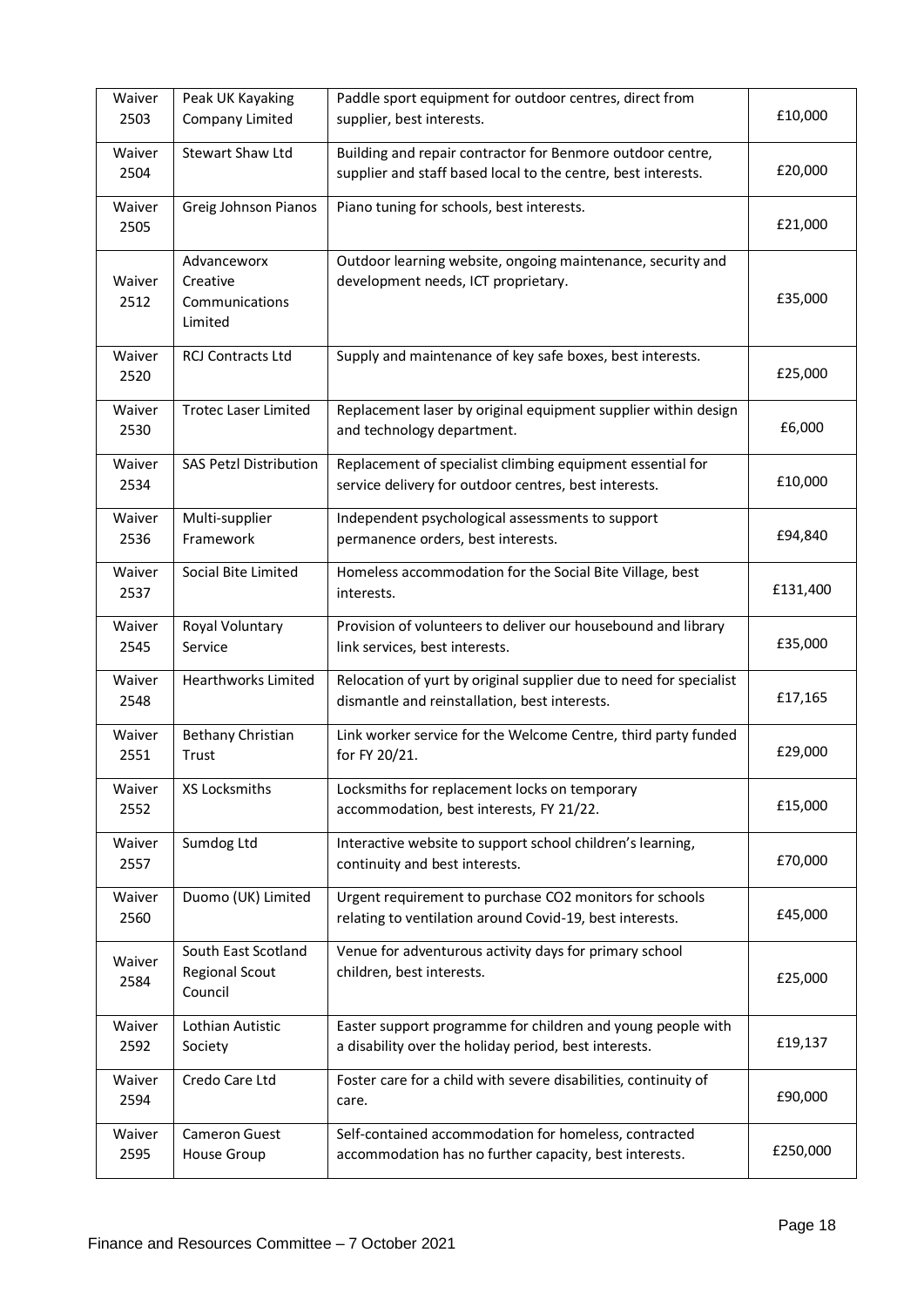| Waiver<br>2598 | <b>KC Properties</b><br><b>Scotland Ltd</b> | Accommodation for homeless, contracted accommodation has<br>no further capacity, best interests                                | £250,000   |
|----------------|---------------------------------------------|--------------------------------------------------------------------------------------------------------------------------------|------------|
| Waiver<br>2603 | Triple P UK Limited                         | Licensed parenting programmes for users in Edinburgh,<br>exclusive rights to training and resources.                           | £18,604    |
| Waiver<br>2617 | Mercurytide Ltd                             | ICT support for joininedinburgh.org website for Lifelong<br>Learning, proprietary rights.                                      | £50,000    |
| Waiver<br>2620 | iBase Media Services<br>Ltd                 | ICT proprietary support and hosting to digitised library services.                                                             | £6,300     |
| Waiver<br>2624 | The Lilias Graham<br>Trust                  | Residential placement to allow clinical independent assessment<br>as required by the court, best interests.                    | £49,000    |
| Waiver<br>2625 | Edinburgh City<br>Rentals Ltd               | Homelessness home-share, best interests with regards to costs<br>for temporary accommodation.                                  | £40,000    |
| Waiver<br>2626 | <b>Stepping Stones</b><br>North Edinburgh   | Extension to early intervention services to young parent<br>families to allow tendering to be undertaken, best interests.      | £50,000    |
| Waiver<br>2627 | Sumdog Ltd                                  | Interactive materials for pupils, numeracy and mathematics<br>development across Edinburgh schools, continuity.                | £155,000   |
| Waiver<br>2634 | ClickView Limited                           | Cloud-based multimedia content, aligned to Curriculum for<br>Excellence and already in use across Council schools, continuity. | £48,536    |
| Waiver<br>2636 | <b>Calabar Education</b><br>Consultants Ltd | Specialist equality related support to schools, continuity and<br>best interests.                                              | £5,000     |
| Waiver<br>2639 | <b>Rock Trust</b>                           | Feasibility study into current approach to managing youth<br>homelessness, best interests.                                     | £30,000    |
| Waiver<br>2640 | Dunedin Canmore<br>Housing Ltd              | Match funding for resettlement flats providing 'move on'<br>accommodation for homeless or rough sleeping, best interests.      | £15,000    |
| Waiver<br>2641 | Abacus Playgrounds<br>Limited               | Childs playground surfacing for schools, best interests.                                                                       | £49,995    |
| Waiver<br>2643 | Wireless CCTV Ltd                           | COP26 urgent requirement for additional CCTV cameras,<br>compatible with existing systems, third party funded.                 | £91,000    |
|                |                                             |                                                                                                                                | £2,752,004 |

| <b>Waiver</b><br>No. | <b>Directorate</b>                                | <b>Health and Social Care Partnership</b>                                                                                    |              |
|----------------------|---------------------------------------------------|------------------------------------------------------------------------------------------------------------------------------|--------------|
|                      | <b>Supplier</b>                                   | <b>Description / Justification for waiver</b>                                                                                | <b>Value</b> |
| Waiver<br>2497       | Life-Pod Clutter<br>Management Cic                | Specialist care services, relating to people at significant risk as<br>a result of hoarding and self-neglect, sole supplier. | £200,000     |
| Waiver<br>2498       | Change Grow Live<br>and Turning Point<br>Scotland | Outreach from recovery hubs into treatment services for<br>homeless patients, best interests.                                | £190.000     |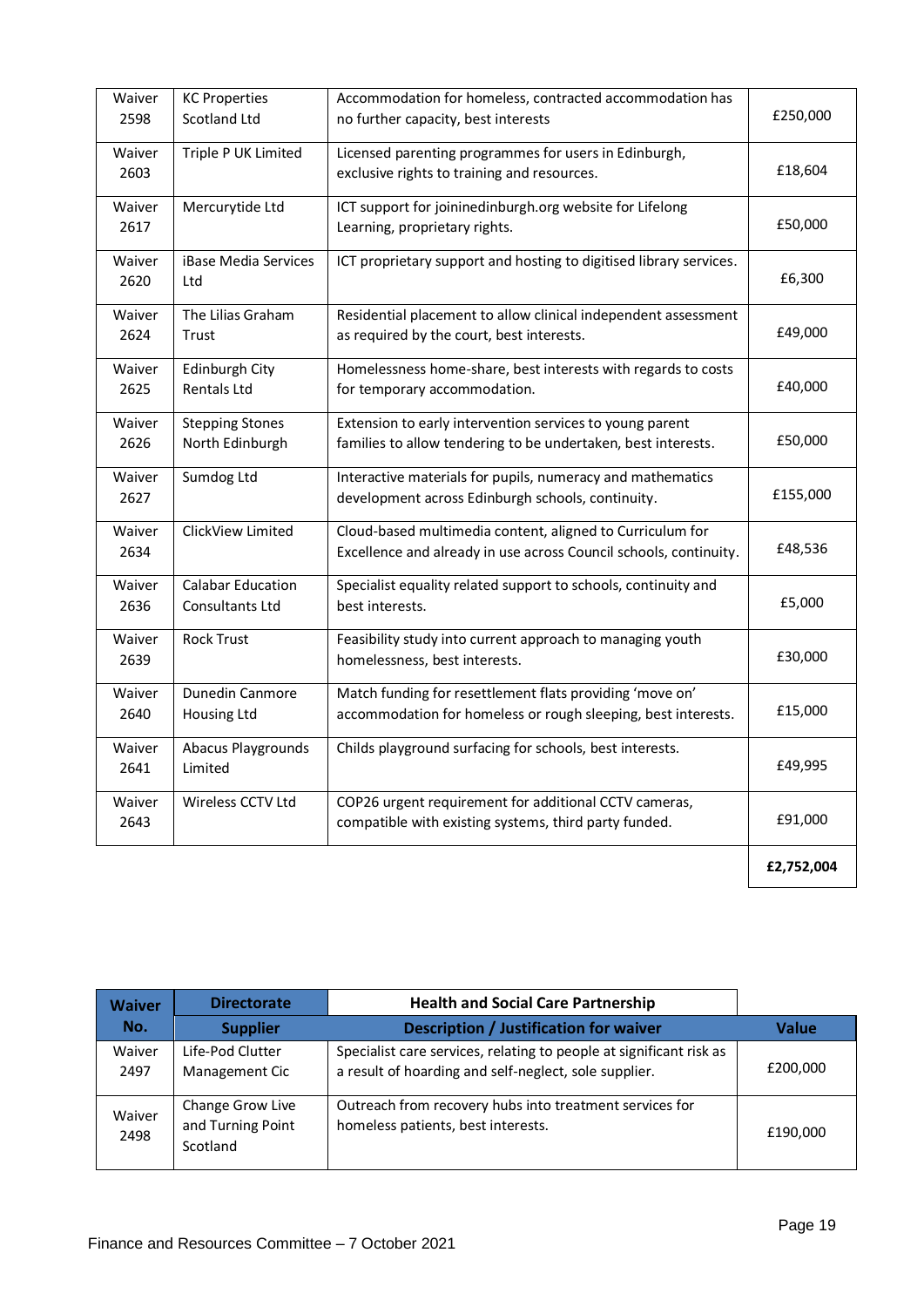| Waiver<br>2507 | Shift 8 Limited                                          | Dementia therapy table for care homes, consistent with<br>others purchased in other care homes, best interests.         | £6,000     |
|----------------|----------------------------------------------------------|-------------------------------------------------------------------------------------------------------------------------|------------|
| Waiver<br>2508 | Alzheimer Scotland-<br>Action on Dementia                | Young Onset Day Opportunities Service until new<br>procurement undertaken, service continuity.                          | £206,574   |
| Waiver<br>2510 | Circle                                                   | Extension to existing support for children affected by parental<br>substance abuse to allow for retendering exercise.   | £176,835   |
| Waiver<br>2516 | Cornerstone<br><b>Community Care</b>                     | Older people day opportunities, short term extension to allow<br>further service assessment and procurement undertaken. | £55,000    |
| Waiver<br>2527 | <b>Autism Initiatives UK</b>                             | Service providers wide range of support, information and<br>advice to autistic adults in Edinburgh, best interests.     | £73,366    |
| Waiver<br>2528 | <b>Tanshe Limited</b>                                    | Historic debt for care provider chosen originally by individual<br>family.                                              | £32,239    |
| Waiver<br>2540 | <b>OLM Systems Limited</b><br>t/a Partners for<br>Change | Contract extension to ensure continuity of support for the<br>EHSCP Transformation Programme, best interests.           | £92,000    |
| Waiver<br>2571 | Clayton Care Ltd                                         | Specialised respite support for individuals with learning<br>disabilities, best interests.                              | £25,000    |
| Waiver<br>2572 | Scottish Huntington's<br>Association                     | Specialist support for people with Huntington's disease,<br>previously provided by the NHS, best interests.             | £42,448    |
| Waiver<br>2580 | SPIE Scotshield Ltd                                      | Extension to existing ATEC24 telecare contract whilst<br>procurement exercise is undertaken.                            | £230,000   |
| Waiver<br>2591 | Jontek Ltd                                               | Sole supply ICT service to monitor vulnerable citizens across<br>the City who require emergency health and social care. | £87,477    |
| Waiver<br>2633 | <b>Star Staff Solutions</b><br>Ltd                       | Deep cleaning, contracted supplier unable to support full<br>demand, best interests.                                    | £5,000     |
| Waiver<br>2646 | <b>Star Staff Solutions</b><br>Ltd                       | Short term contract for dirty work clearance whilst residences<br>occupied, best interests.                             | £40,000    |
|                |                                                          |                                                                                                                         | £1,461,939 |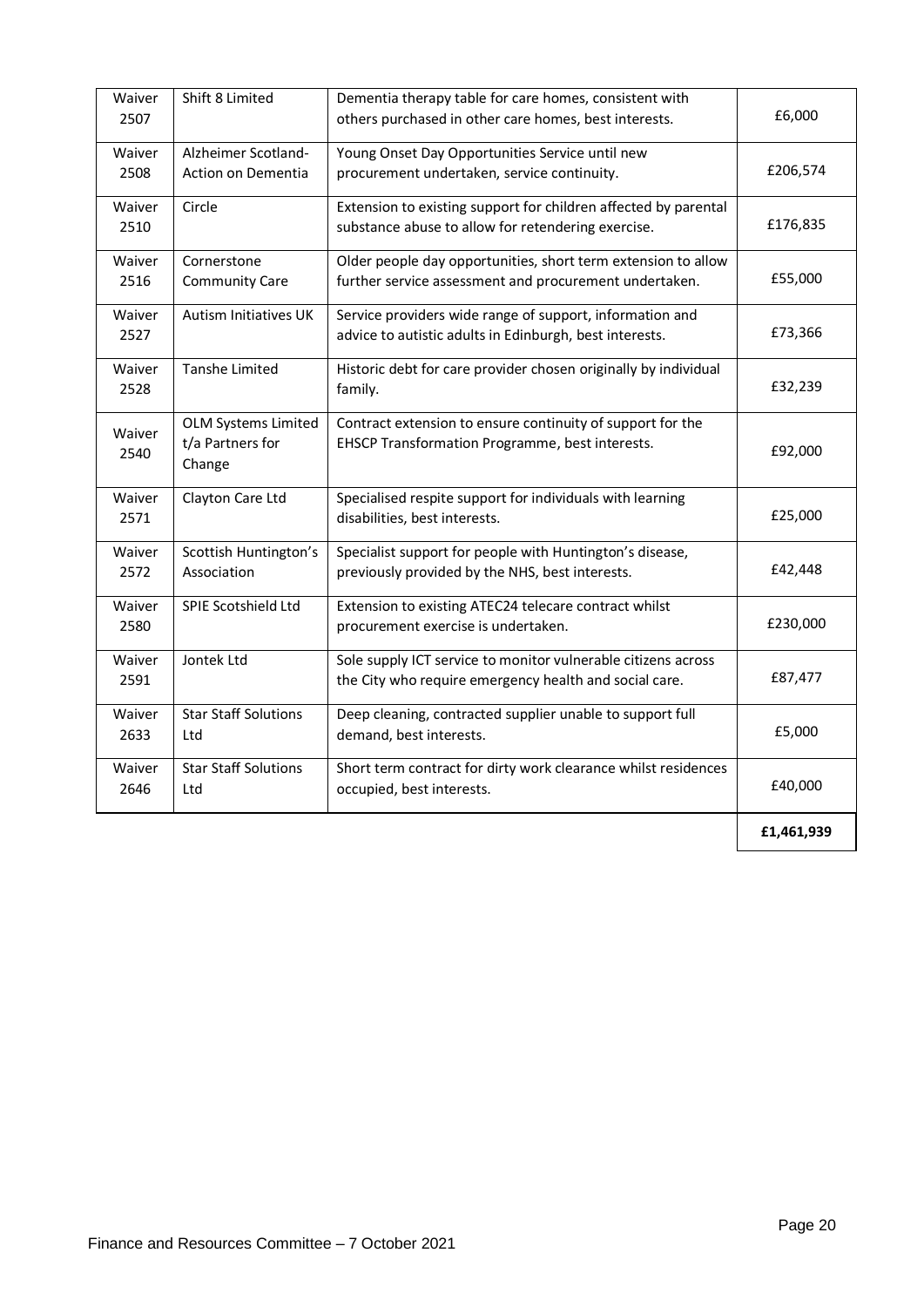| <b>Waiver</b>  | <b>Directorate</b>                                                       | <b>Place</b>                                                                                                                  |              |
|----------------|--------------------------------------------------------------------------|-------------------------------------------------------------------------------------------------------------------------------|--------------|
| No.            | <b>Supplier</b>                                                          | Description / Justification for waiver                                                                                        | <b>Value</b> |
| Waiver<br>2445 | Viridor Enviroscot Ltd                                                   | Extension to communal glass collection service contract to<br>allow time to bring this service in-house.                      | £230,000     |
| Waiver<br>2446 | <b>ACS Physical Risk</b><br>Control Ltd                                  | Technical support in the development of an Asbestos<br>Management System, best interests.                                     | £50,000      |
| Waiver<br>2462 | Hutton + Rostron<br>Environmental<br>Investigations<br>Limited           | Update to masonry moisture and timber decay survey of<br>Powderhall Stables by original supplier, best interests.             | £5,805       |
| Waiver<br>2477 | New Practice Limited                                                     | Project delivery of vacant Craigmillar site to support the wider<br>regeneration investment in the area, best interests.      | £170,000     |
| Waiver<br>2479 | <b>British</b><br>Telecommunications<br>PLC                              | Telecom line for alarm system to protect the wellbeing and<br>safety of sheltered house tenants, service continuity.          | £95,000      |
| Waiver<br>2487 | <b>Texthelp Limited</b>                                                  | Three year licence for housing related website, proprietary.                                                                  | £5,994       |
| Waiver<br>2488 | <b>Atalian Servest</b><br><b>Security Limited</b>                        | Vehicle charging infrastructure by contractor currently<br>providing this work at other locations, third party funded.        | £80,120      |
| Waiver<br>2490 | Ashurst LLP                                                              | Continuity of advice relating to Edinburgh Tram contracts.                                                                    | £60,000      |
| Waiver<br>2491 | Wireless CCTV Ltd                                                        | Supply, installation and communications for CCTV system, to<br>be compatible with existing systems currently in place.        | £36,000      |
| Waiver<br>2511 | Pentagull Ltd                                                            | ICT booking system for public access to Household Waste<br>Recycling Centres (HWRC) as a result of COVID 19.                  | £6,500       |
| Waiver<br>2513 | Vivedia Limited                                                          | Music and audio-visual tributes for funerals, continuity of<br>service.                                                       | £49,000      |
| Waiver<br>2514 | <b>Pump Action Limited</b>                                               | Urgent health and safety related repairs to Ross Fountain, by<br>original supplier.                                           | £15,000      |
| Waiver<br>2519 | Elite Office Furniture<br>UK Ltd                                         | Furniture for Asymptomatic Test Centres on behalf of the<br>NHS/Scottish Government as a result of Covid-19, urgency.         | £35,612      |
| Waiver<br>2526 | Vodafone Limited                                                         | Internet link from the Council's traffic systems servers to on-<br>street and remote equipment, ICT proprietary.              | £15,000      |
| Waiver<br>2529 | Flowplant Group Ltd                                                      | Graffiti removal machinery in the form of water compressors,<br>regular servicing and repair of the equipment, sole supplier. | £24,000      |
| Waiver<br>2539 | <b>Tetra Tech</b><br>Environment<br><b>Planning Transport</b><br>Limited | Structural survey of Granton Gasholder, by supplier who has<br>undertaken these previously, best interests.                   | £8,813       |
| Waiver<br>2542 | <b>TRL Ltd</b>                                                           | Extension to existing ECO Stars contract to allow tendering to<br>be undertaken, continuity of service.                       | £18,000      |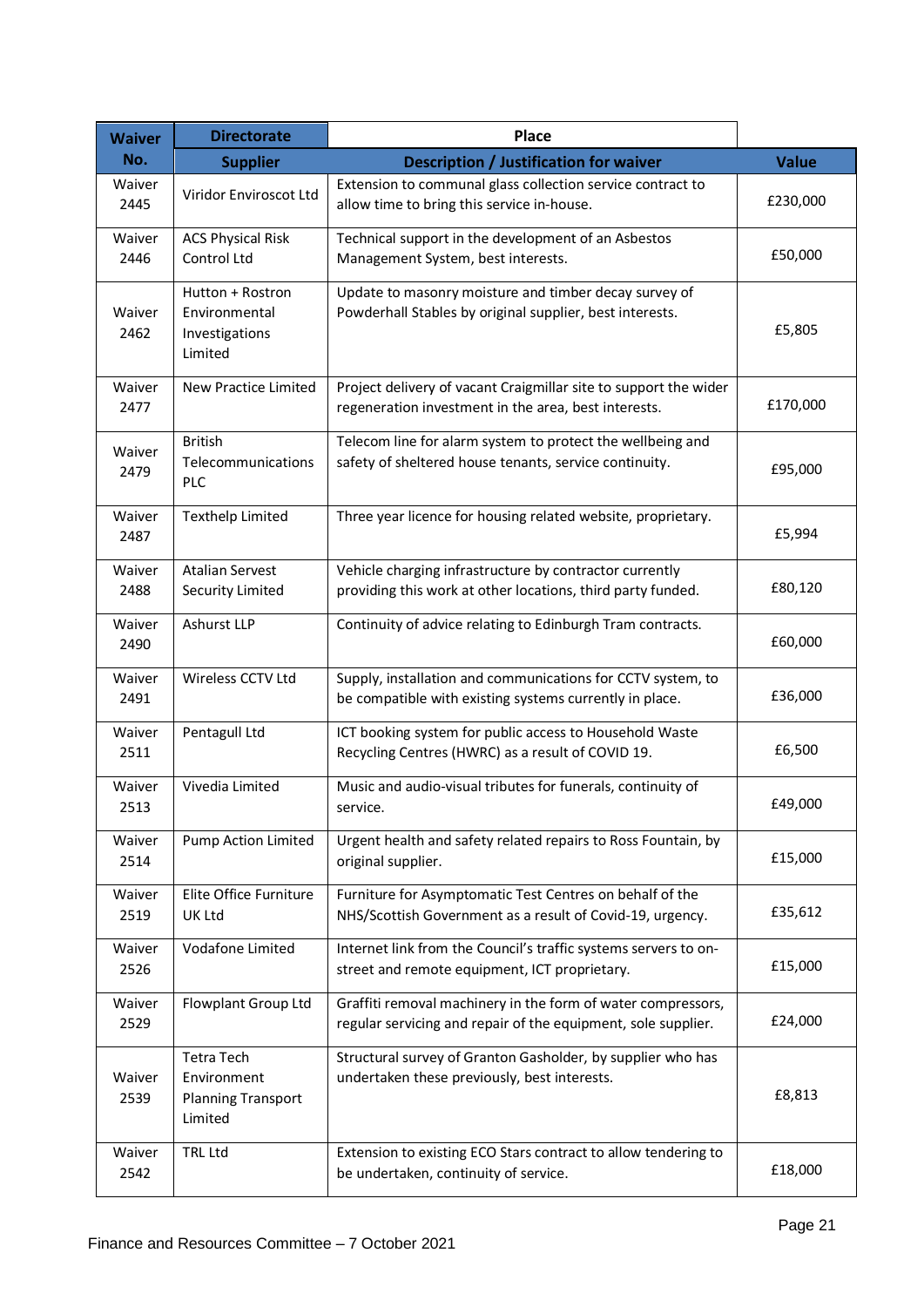| Waiver<br>2543 | D Stewart Fencing                                 | Interim contract to ensure street nameplates are supplied,<br>erected and maintained whilst tender process is undertaken.     | £10,000  |
|----------------|---------------------------------------------------|-------------------------------------------------------------------------------------------------------------------------------|----------|
| Waiver<br>2550 | John Doe Group Ltd                                | Specialist PR for cultural venues, best interests.                                                                            | £15,000  |
| Waiver<br>2556 | CityFibre Limited                                 | General support to the trams project relating to existing<br>CityFibre utility infrastructure, proprietary.                   | £86,310  |
| Waiver<br>2558 | <b>Now Wireless</b><br>Limited                    | Purchase of communications equipment for existing traffic<br>signals compatible with existing secure communications.          | £8,030   |
| Waiver<br>2559 | Coeval Limited                                    | Extension to existing maintenance contract to avoid collisions<br>with low bridges to original supplier, service continuity.  | £58,066  |
| Waiver<br>2562 | Amazon Web<br>Services, Inc                       | Annual support and improvements to existing web mapping<br>software, ICT proprietary.                                         | £6,500   |
| Waiver<br>2566 | <b>Byland Engineering</b><br>Ltd                  | Land stabilisation works at Dean Path slope, sub-contract,<br>best interests.                                                 | £18,600  |
| Waiver<br>2567 | Roderick Maclean<br>Associates Ltd                | Specialist services to support planning appeal by supplier who<br>undertook original study, best interests.                   | £15,000  |
| Waiver<br>2569 | Water Gems Alba                                   | Replacement of boardwalk at Inverleith Park by original<br>supplier.                                                          | £5,200   |
| Waiver<br>2576 | Robertson<br><b>Construction Group</b><br>Limited | Design and construction of homes for tenants with specialist<br>support needs, by contractor already on site, best interests. | £82,359  |
| Waiver<br>2577 | Jump Research Ltd                                 | Research and analysis of Spaces For People consultation by<br>supplier undertaking similar work, best interests.              | £25,000  |
| Waiver<br>2578 | Hormann (U.K.)<br>Limited                         | Repair of specialised doors at Bankhead and Seafield depots<br>by the original door supplier.                                 | £7,500   |
| Waiver<br>2581 | Rhinowash Ltd                                     | Ongoing hire of vehicle wash equipment installed at a number<br>of Council depots across the City, best interests.            | £23,000  |
| Waiver<br>2582 | Ktsi (UK) Design<br>Centre Limited                | Purchase of equipment to support research into induction<br>charging of electric vehicles, third party funded.                | £45,000  |
| Waiver<br>2585 | Portakabin (Scotland)<br>Limited                  | Temporary public conveniences, urgency and best interests.                                                                    | £240,000 |
| Waiver<br>2586 | Living Streets                                    | Specific motivational tool to encourage more active travel in<br>schools and modal shift, best interests.                     | £30,000  |
| Waiver<br>2587 | <b>JBV Demolition</b><br>Limited                  | Removal of three loose elements from the listed gas holder<br>structure, health and safety related urgency.                   | £11,088  |
| Waiver<br>2589 | <b>Story Contracting</b><br>Limited               | Urgent works to repair a collapsed culvert, health and safety.                                                                | £50,000  |
| Waiver<br>2593 | McGregor McMahon<br>(Scotland) Ltd                | Land stabilisation works at Dean Path slope, sub-contract,<br>best interests.                                                 | £6,900   |
| Waiver<br>2597 | R & A Software<br>Systems Ltd                     | Annual renewal of the software license for Ezytreev (tree risk<br>management database), ICT proprietary.                      | £7,320   |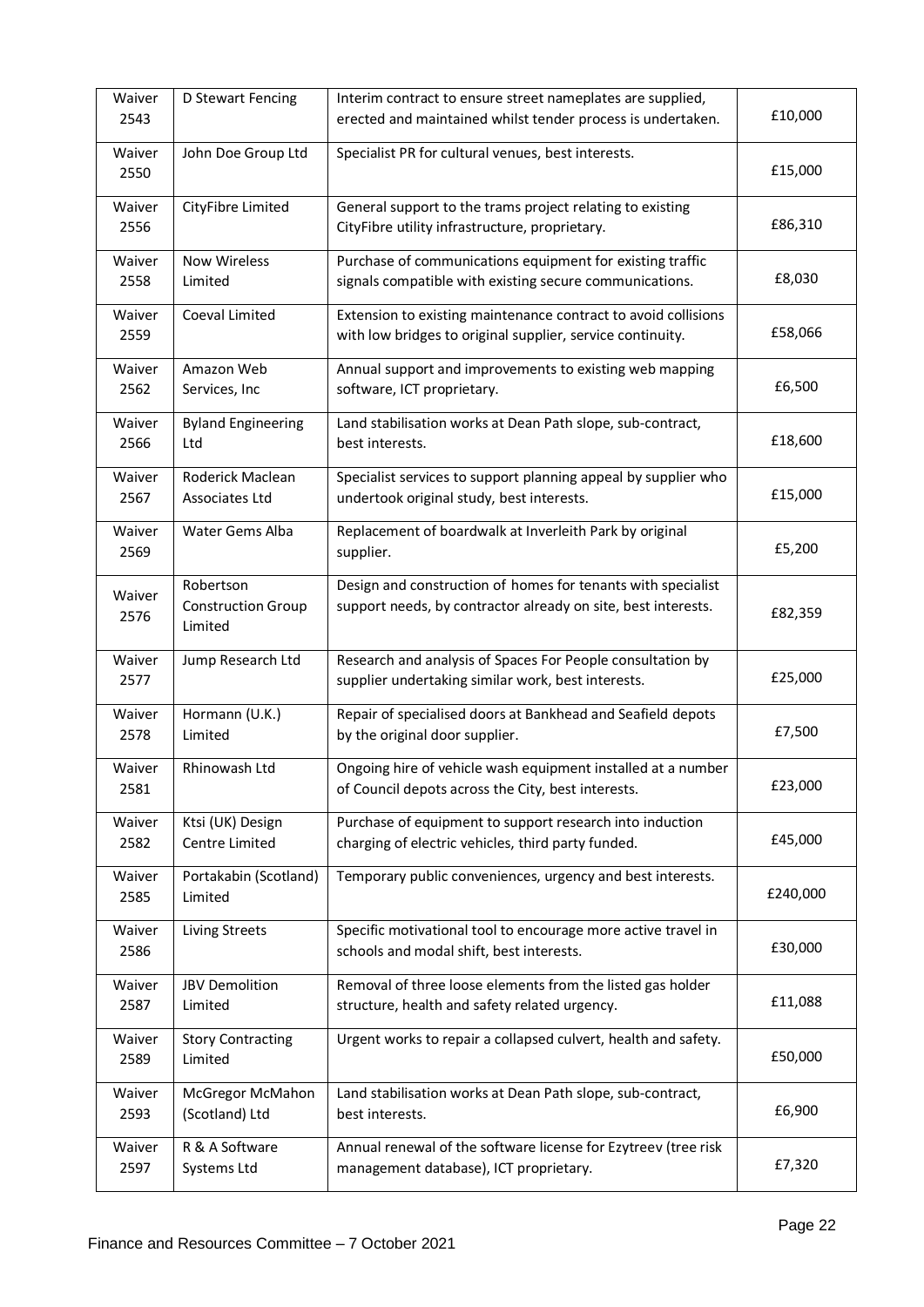| Waiver<br>2599 | Tradstocks Ltd                                                                                                                               | Extension to existing stone supply contract for continuity until<br>new contract in place                                              | £50,000    |
|----------------|----------------------------------------------------------------------------------------------------------------------------------------------|----------------------------------------------------------------------------------------------------------------------------------------|------------|
| Waiver<br>2600 | <b>Strainstall UK Limited</b>                                                                                                                | Structural health monitoring equipment on Burnshot Bridge,<br>continuity of service by original supplier.                              | £16,940    |
| Waiver<br>2602 | George Sharkey &<br>Sons Ltd                                                                                                                 | Additional construction works at Powderhall by contractor<br>already working on site, best interests                                   | £189,313   |
| Waiver<br>2604 | <b>Pinsent Masons LLP</b>                                                                                                                    | Short extension to ongoing legal services work relating to<br>BioQuarter project, continuity and best interests                        | £8,680     |
| Waiver<br>2605 | Rettie & Company<br>Limited                                                                                                                  | Urgent development of economic model to support<br>application for funding bid, best interests.                                        | £6,000     |
| Waiver<br>2607 | Agrovista UK Ltd                                                                                                                             | Supply of weed killer compatible for use with existing<br>equipment and health and safety benefits, best interests.                    | £49,999    |
| Waiver<br>2608 | Storm ID Ltd                                                                                                                                 | Rebranding of edinburgh.org website (the Council's<br>destination marketing platform), ICT proprietary.                                | £15,000    |
| Waiver<br>2622 | Penna PLC                                                                                                                                    | Recruitment support for a dedicated Housing Health and<br>Safety specialist, contracted supplier unable to provide, best<br>interests. | £49,000    |
| Waiver<br>2623 | Lothian Shopmobility                                                                                                                         | Provision of manual and powered wheelchairs and scooters,<br>to those who require mobility assistance, best interests.                 | £78,207    |
| Waiver<br>2635 | Woodburn<br>Engineering<br>(Contracts) Ltd                                                                                                   | Specialist repair works to bespoke steel lifting bridge over the<br>Water of Leith by original supplier, best interests.               | £10,000    |
| Waiver<br>2637 | <b>UOE Accommodation</b><br>Ltd t/a Edinburgh<br>First, Eskmills<br><b>Outside Catering Ltd</b><br>t/a Hickory and<br>Heritage Portfolio Ltd | Short extension to catering contract, procurement delayed<br>due to Covid-19, best interests.                                          | £75,000    |
|                |                                                                                                                                              |                                                                                                                                        | £2,203,856 |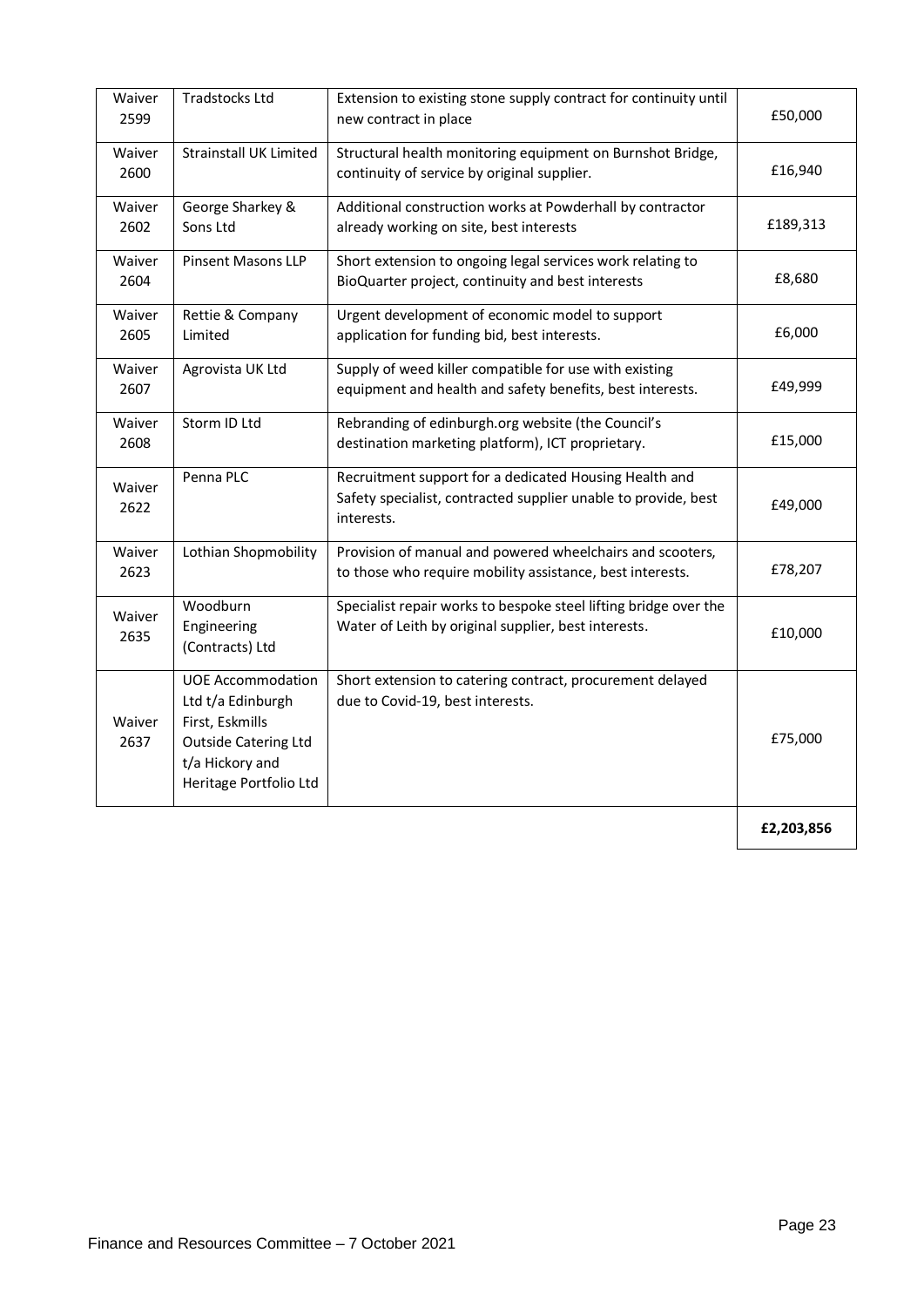| <b>Waiver</b>  | <b>Directorate</b><br><b>Resources</b><br>No.<br><b>Description / Justification for waiver</b><br><b>Supplier</b> |                                                                                                                                                   |              |
|----------------|-------------------------------------------------------------------------------------------------------------------|---------------------------------------------------------------------------------------------------------------------------------------------------|--------------|
|                |                                                                                                                   |                                                                                                                                                   | <b>Value</b> |
| Waiver<br>2271 | Veracity Systems Ltd.                                                                                             | Intruder alarm response for Council properties, ICT<br>proprietary.                                                                               | £6,365       |
| Waiver<br>2463 | XpertHR                                                                                                           | Comprehensive reward and benefits benchmarking tools,<br>required for Council's Reward Strategy, best interests.                                  | £9,912       |
| Waiver<br>2465 | Multiple Suppliers                                                                                                | Extension to critical technology framework to allow effective<br>communication with citizens from minor ethnicity<br>communities, best interests. | £22,000      |
| Waiver<br>2468 | LearnPro, Brightwave                                                                                              | Extension to licences for the platforms which provide<br>employees with access to essential learning, best interests.                             | £22,000      |
| Waiver<br>2469 | Symetri Limited                                                                                                   | Licence renewal for AutoCAD 2D and 3D, ICT proprietary.                                                                                           | £35,730      |
| Waiver<br>2496 | Veolia ES UK Limited                                                                                              | Utility supplies for Seafield offices by existing supplier,<br>proprietary.                                                                       | £120,000     |
| Waiver<br>2501 | JLT Speciality Limited                                                                                            | Legacy insurance cover for council house owners.                                                                                                  | £20,000      |
| Waiver<br>2506 | <b>TESGL Limited</b>                                                                                              | Short term extension to Building Energy Management<br>Systems, best interests.                                                                    | £50,000      |
| Waiver<br>2518 | Aver Corporate<br>Advisory Services Ltd.                                                                          | Historical legal costs, best interests.                                                                                                           | £11,629      |
| Waiver<br>2524 | Team Netsol Ltd                                                                                                   | Extension to processing system for Housing Benefit and<br>Council Tax Benefit forms, best interests.                                              | £57,600      |
| Waiver<br>2532 | University of Stirling                                                                                            | Training and certification in adult protection, best interests.                                                                                   | £9,336       |
| Waiver<br>2533 | <b>Balfour Beatty</b><br><b>Construction Scottish</b><br>and Southern Ltd                                         | Repairs to specialist ceiling covering by original supplier, best<br>interests.                                                                   | £50,000      |
| Waiver<br>2538 | E.D.P. Health, Safety<br>and Environment<br><b>Consultants Limited</b>                                            | Continuity of services relating to asbestos survey information,<br>best interests.                                                                | £140,617     |
| Waiver<br>2547 | Thorntons WS<br>Solicitors                                                                                        | Specialist legal support by supplier previously involved and<br>thus has full background knowledge, best interests.                               | £5,000       |
| Waiver<br>2553 | M and A Landscaping                                                                                               | Short extension to landscaping contract, delayed due to<br>Covid-19, service continuity.                                                          | £37,952      |
| Waiver<br>2554 | Spotless Commercial<br>Cleaning Ltd                                                                               | Extension to existing cleaning contract as a result of tender<br>delay due to Covid-19.                                                           | £38,000      |
| Waiver<br>2555 | University of<br>Edinburgh                                                                                        | Hosting and support of digital applications operated by a<br>number of Council business areas, best interests.                                    | £35,000      |
| Waiver<br>2563 | SPIE Scotshield Ltd                                                                                               | Extension to existing CCTV maintenance contract to allow<br>tender process to be finalised, service continuity.                                   | £93,000      |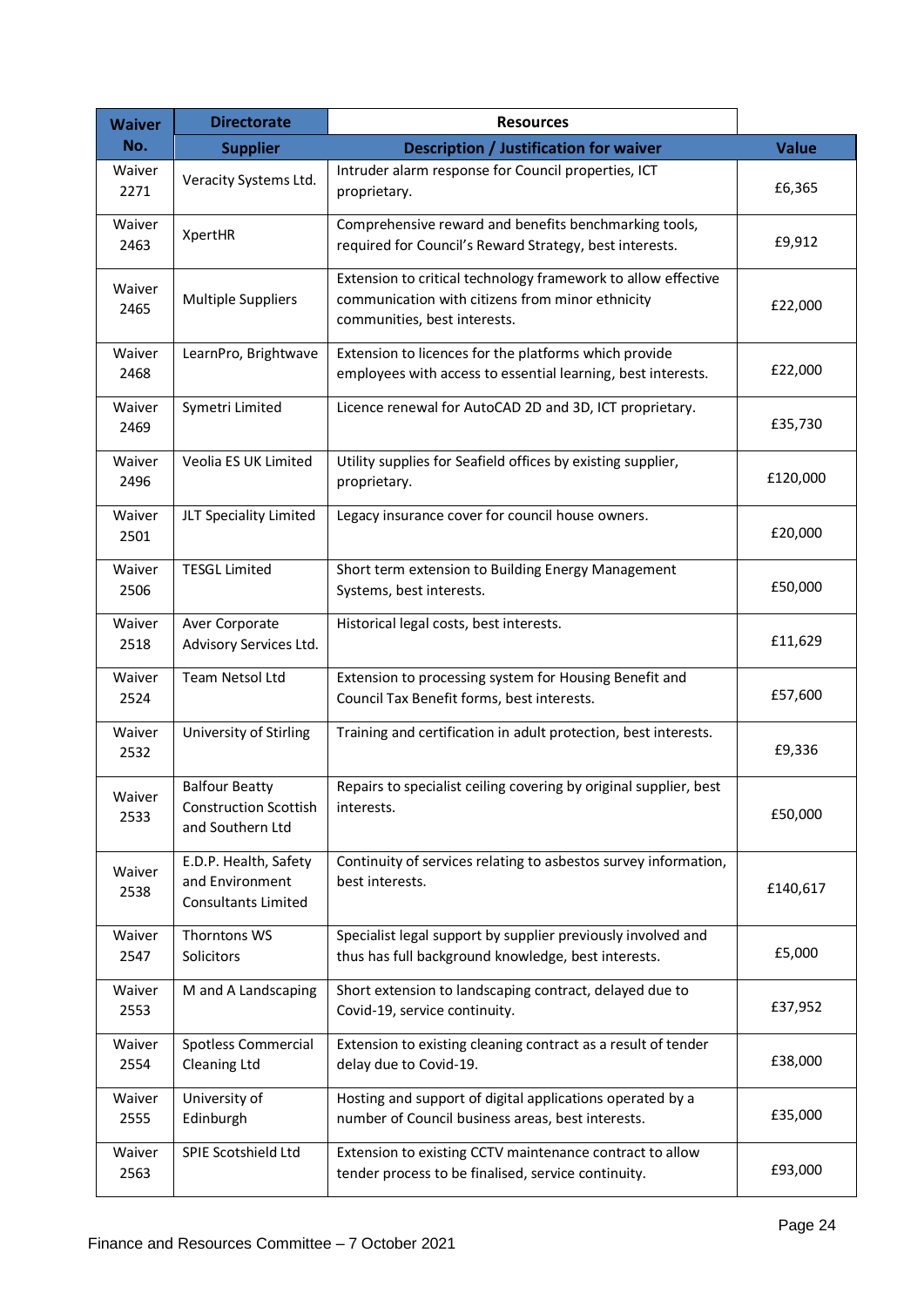| Waiver<br>2564 | <b>BESA Publications</b>                         | Subscription schedules annual renewal relating to Hard<br>Facilities Management, proprietary.                                                    | £16,000    |
|----------------|--------------------------------------------------|--------------------------------------------------------------------------------------------------------------------------------------------------|------------|
| Waiver<br>2565 | S L Sales & Services                             | Maintenance of heating plants by specialist engineer familiar<br>with this equipment, best interests.                                            | £35,000    |
| Waiver<br>2568 | <b>Local Planet</b><br><b>Solutions Ltd</b>      | Provision of Interpretation and Translation Service (ITS), best<br>interests.                                                                    | £5,620     |
| Waiver<br>2570 | Maybo Ltd                                        | Continuation of essential training whilst assessing future need<br>and delivery methods due to Covid-19, best interests.                         | £20,000    |
| Waiver<br>2573 | Wolters Kluwer UK<br>Limited                     | Continuity of contract for electronic working papers and<br>management system currently used by Internal Audit.                                  | £30,000    |
| Waiver<br>2574 | CSL (Dualcom) Ltd                                | Provision of auto-diallers required for the Council's security<br>monitoring system, direct from supplier, best interests.                       | £30,000    |
| Waiver<br>2610 | MacRoberts LLP                                   | To ensure continuity of legal advice in relation to Council<br>ALEO, best interests.                                                             | £50,000    |
| Waiver<br>2619 | Karing International<br>Limited                  | Short-term requirement for frozen drinks to schools, whilst<br>tendering process undertaken, best interests.                                     | £40,000    |
| Waiver<br>2621 | Edinburgh Chamber<br>of Commerce                 | Delivery and co-ordination of Edinburgh focused COP26<br>events programme through extensive business and public<br>sector links, best interests. | £106,000   |
| Waiver<br>2629 | <b>FES Support Services</b><br>Ltd               | Short extension to intruder alarm and detection contract, to<br>allow time for contract to move under new Hard FM Services.                      | £45,000    |
| Waiver<br>2630 | Continental<br>Landscapes Ltd                    | Short term extension to winter gritting contract at various<br>Council sites, tender process delayed due to Covid-19.                            | £24,347    |
| Waiver<br>2631 | <b>Hays Specialist</b><br><b>Recruitment Ltd</b> | Short term specialist agency staff for urgent health and safety<br>related works, contracted supplier unable to source.                          | £12,643    |
| Waiver<br>2638 | <b>Deaf Action</b>                               | Provision of a British Sign Language interpreting service, sole<br>supplier operating within Edinburgh, best interests.                          | £35,000    |
|                |                                                  |                                                                                                                                                  | £1,213,751 |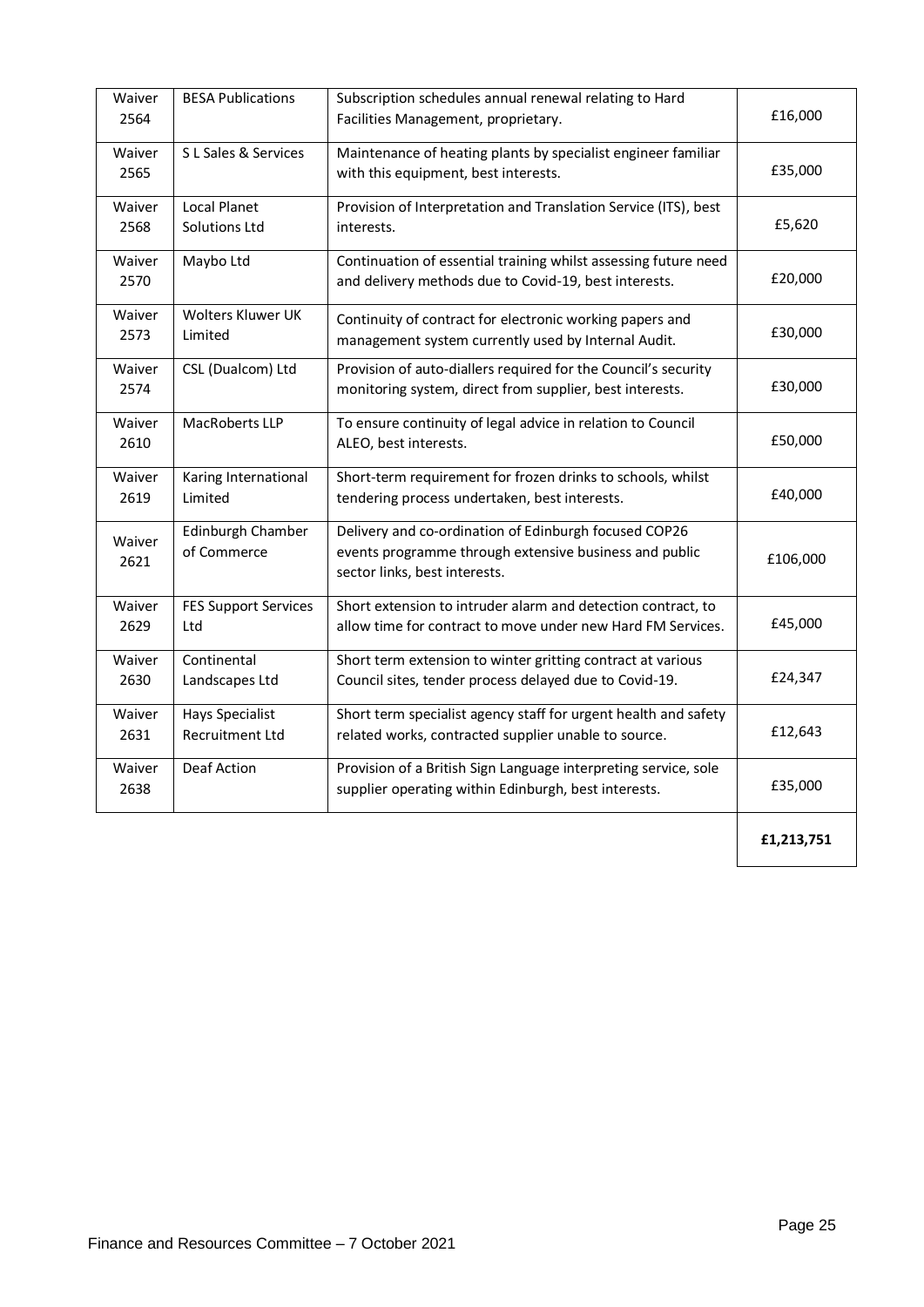#### **Appendix 3 – Contracts awarded under the Waiver of CSOs by Committee approval**

The following relate to the period 1 January – 30 June 2021. It is noted there were no waivers approved at Committee for Chief Executive's Service.

| <b>Waiver</b>  | <b>Directorate</b>          | <b>Communities and Families</b>                                                                                                                                                                                                                                                                           |              |
|----------------|-----------------------------|-----------------------------------------------------------------------------------------------------------------------------------------------------------------------------------------------------------------------------------------------------------------------------------------------------------|--------------|
| No.            | <b>Supplier</b>             | <b>Description / Justification for waiver</b>                                                                                                                                                                                                                                                             | <b>Value</b> |
| 2517           | Multi-supplier<br>Framework | Temporary accommodation on a spot purchase basis to<br>supplement the current contracted provision of<br>accommodation, the need for which has risen as a result of<br>the Covid-19 pandemic, to ensure temporary<br>accommodation is available to meet demand.                                           | £16,149,640  |
| Waiver<br>2541 | Action For Children         | Overnight provision for disabled children and young people<br>as part of a service level agreement with NHS Lothian, and<br>the other Lothians councils and purchase of additional<br>outreach support for families should this be identified as<br>part of their support plans. Part third party funded. | £381,537     |
|                |                             |                                                                                                                                                                                                                                                                                                           | £16,531,177  |

| <b>Waiver</b>  | <b>Directorate</b>        | <b>Health and Social Care</b>                                                                                                                                                                                                                                        |            |
|----------------|---------------------------|----------------------------------------------------------------------------------------------------------------------------------------------------------------------------------------------------------------------------------------------------------------------|------------|
| No.            | <b>Supplier</b>           | <b>Description / Justification for waiver</b>                                                                                                                                                                                                                        | Value      |
| Waiver<br>2615 | <b>Multiple Suppliers</b> | Contract extensions to a number of services (Shared<br>Overnight Support, Disabilities Complex Care, Edinburgh<br>Crisis Centre and Agency Staffing) due to delay to<br>commissioning activities for new contracts and services as a<br>result of Covid-19 pandemic. | £7,019,098 |
|                |                           |                                                                                                                                                                                                                                                                      | £7,019,098 |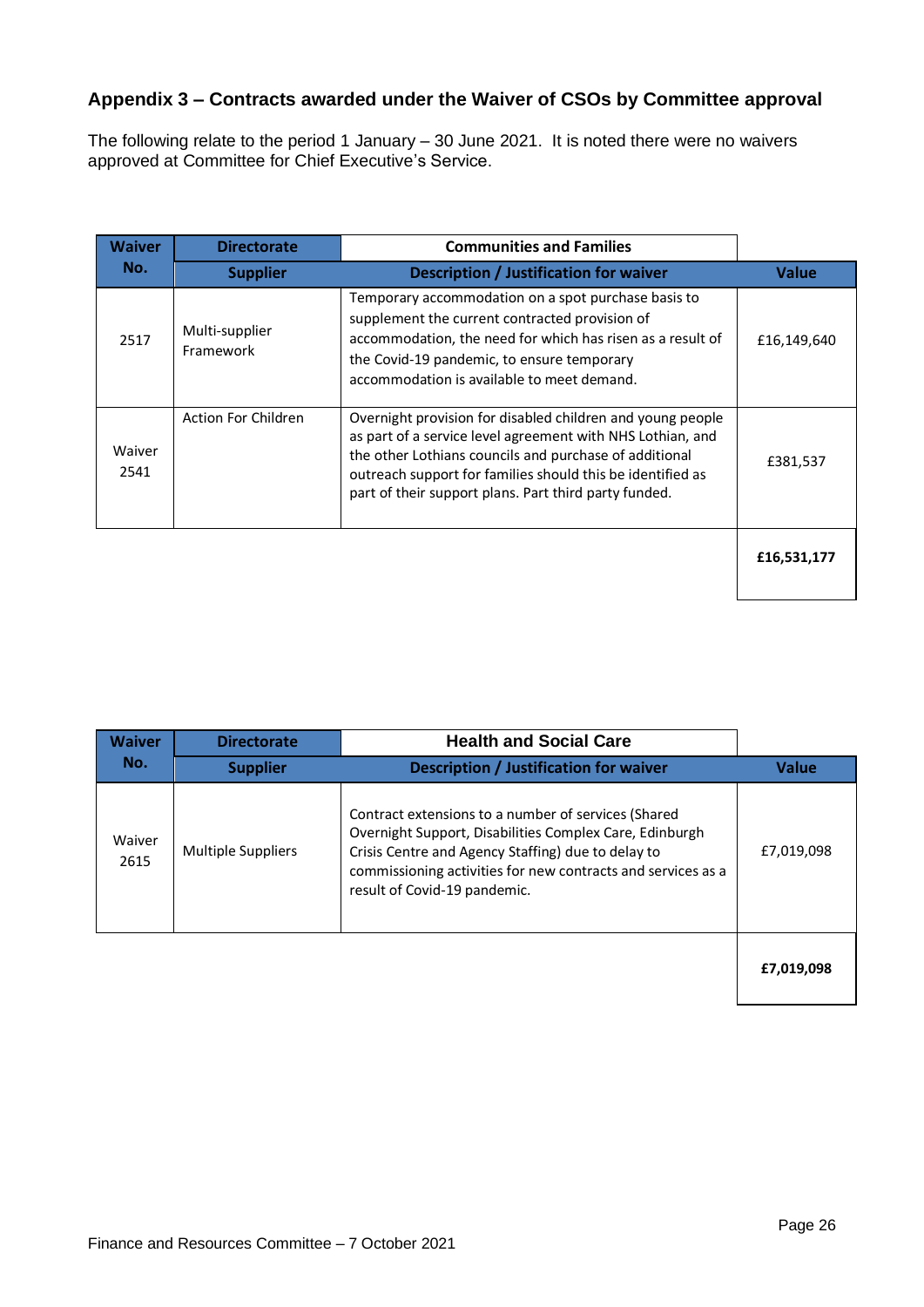| <b>Waiver</b>  | <b>Directorate</b>                               | <b>Place</b>                                                                                                                                                                                                                                                                       |              |
|----------------|--------------------------------------------------|------------------------------------------------------------------------------------------------------------------------------------------------------------------------------------------------------------------------------------------------------------------------------------|--------------|
| No.            | <b>Supplier</b>                                  | Description / Justification for waiver                                                                                                                                                                                                                                             | <b>Value</b> |
| Waiver<br>2447 | Changeworks<br>Resources for Life Ltd            | Extension to Housing Energy Projects Delivery Partner work,<br>best interests.                                                                                                                                                                                                     | £51,394      |
| Waiver<br>2448 | J A B Services UK                                | Independent technical advice services to the Tram<br>Extension Project Board to the end of the project, best<br>interests.                                                                                                                                                         | £55,000      |
| Waiver<br>2466 | Multiple Providers                               | Short term extensions to existing contracts as a result of<br>delay in programme of rollout of new Bustracker systems<br>due to Covid-19. This will permit continued full operation<br>of the current system until the new system is fully installed<br>and operational.           | £1,000,000   |
| Waiver<br>2612 | <b>Flowbird Transport</b><br>Limited,            | Tram ticketing equipment, necessary update to the ITSO<br>certification as has become obsolete, best interests.                                                                                                                                                                    | £638,000     |
| Waiver<br>2613 | Turner & Townsend /<br><b>Anturas Consulting</b> | Continuing provision of Programme Management Office<br>(PMO) support for the Active Travel Investment Programme<br>(ATINP), best interests.                                                                                                                                        | £411,650     |
| Waiver<br>2614 | Viridor Waste<br>Management Ltd                  | Continue collection and reprocessing of mixed glass from<br>communal glass banks and supermarket glass banks until<br>the Scottish Government's Deposit Return Scheme (DRS) is<br>in place and a future contract specification can be fully<br>understood, developed and tendered. | £745,000     |
|                |                                                  |                                                                                                                                                                                                                                                                                    | £2,901,044   |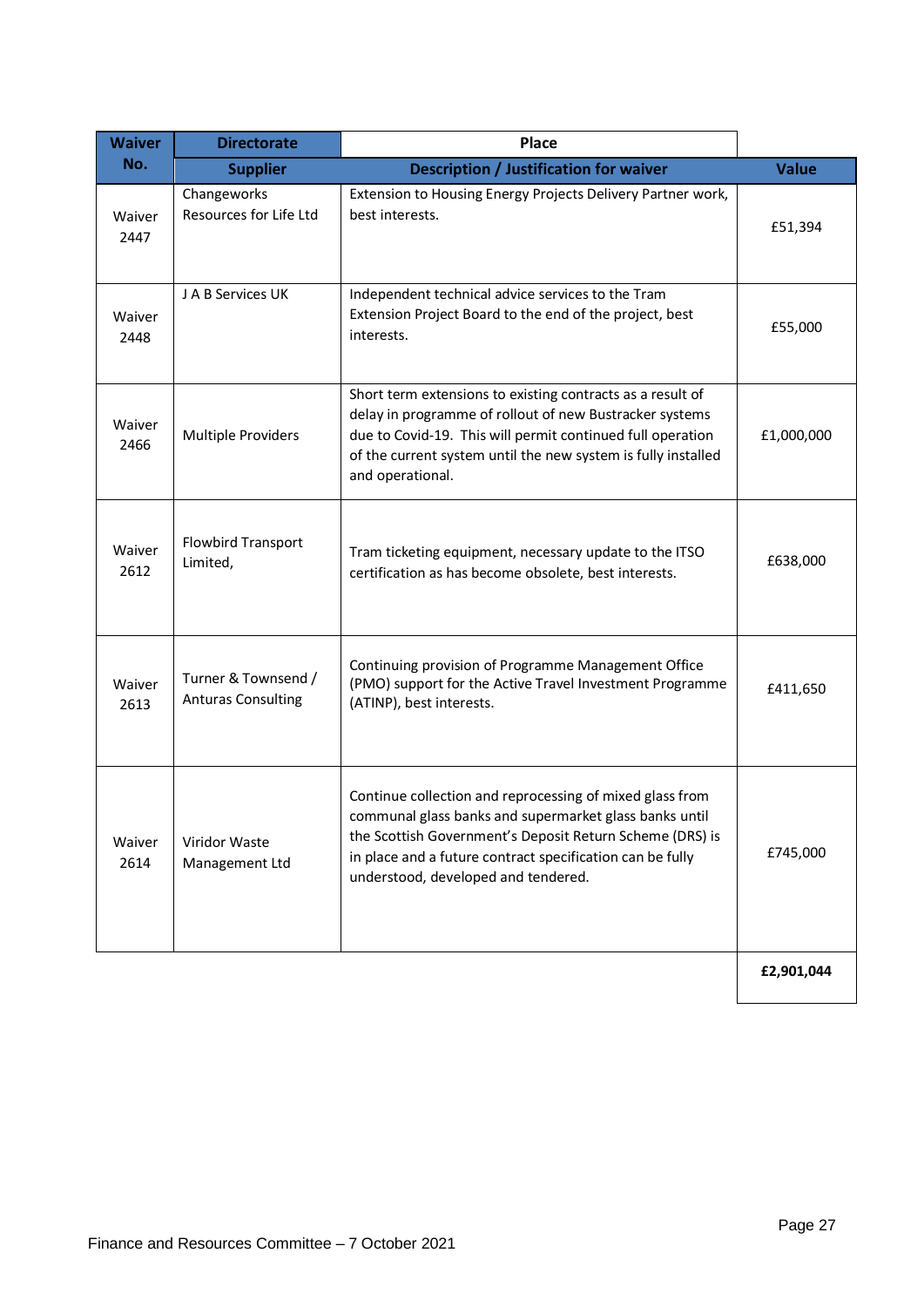| <b>Waiver</b>  | <b>Directorate</b><br><b>Resources</b> |                                                                                                                                                                                       |              |
|----------------|----------------------------------------|---------------------------------------------------------------------------------------------------------------------------------------------------------------------------------------|--------------|
| No.            | <b>Supplier</b>                        | <b>Description / Justification for waiver</b>                                                                                                                                         | <b>Value</b> |
| Waiver<br>2467 | <b>RON Services Limited</b>            | Short term extension for electrostatic fogging services to<br>ensure continuity, flexibility and contingency to enable the<br>procurement process for a new contract to be completed. | £400,000     |
| Waiver<br>2662 | <b>TESGL Limited</b>                   | Short term extension to Building Energy Management<br>System to enable time for procurement of the replacement<br>service.                                                            | £375.000     |
|                |                                        |                                                                                                                                                                                       | £775,000     |